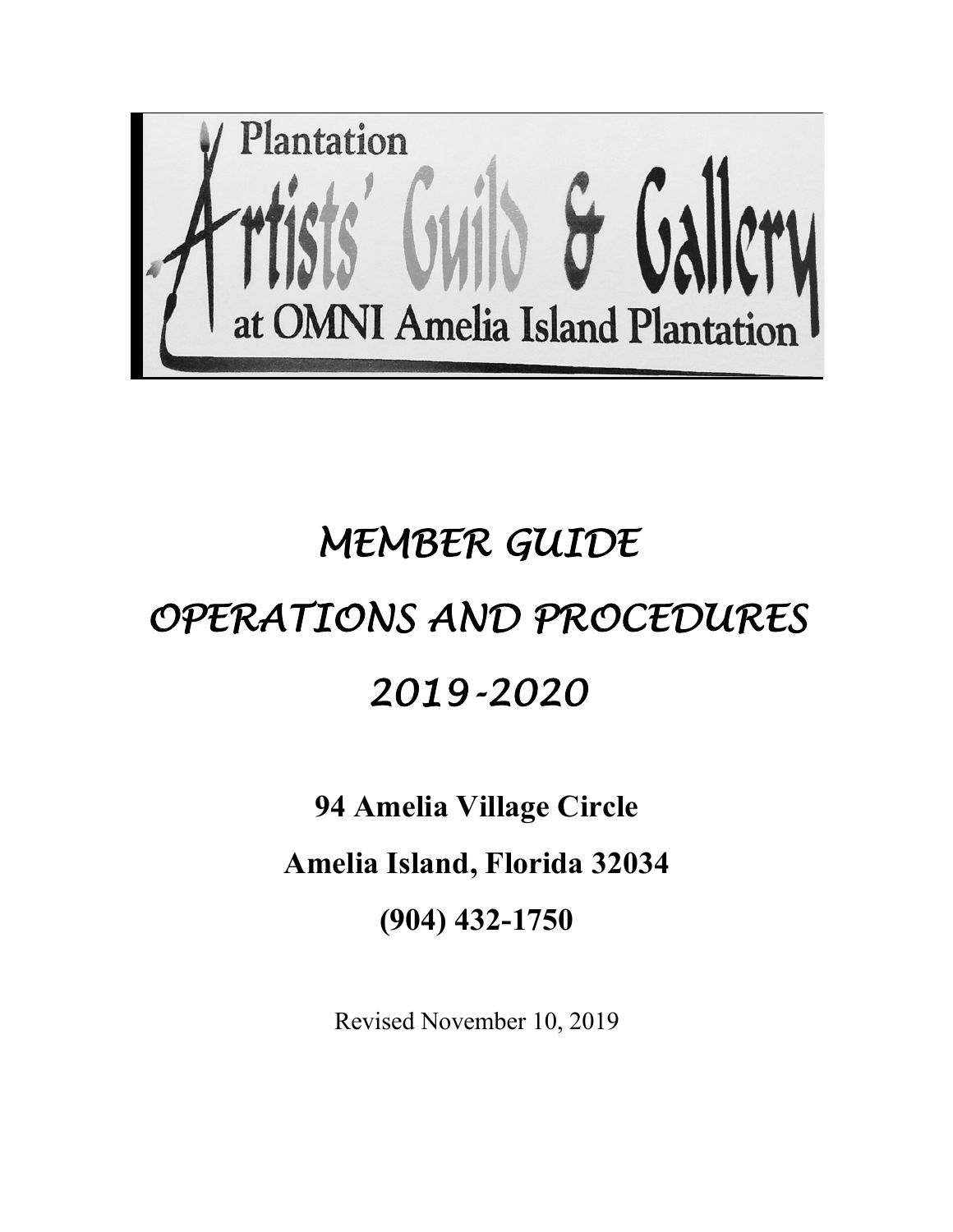### **CONGRATULATIONS!**

Welcome to the Plantation Artists' Guild & Gallery! This is a group of local artists dedicated to supporting and encouraging interaction, education, creativity, and personal growth. The gallery provides opportunities for presentation of Omni Amelia Island Plantation art and Nassau County art to the community.

This guide was prepared to acquaint the artist with our processes and procedures and to clarify duties and responsibilities. We are proud of the gallery and of the work within it. Do your part to help the Gallery continue a great reputation in the community.

2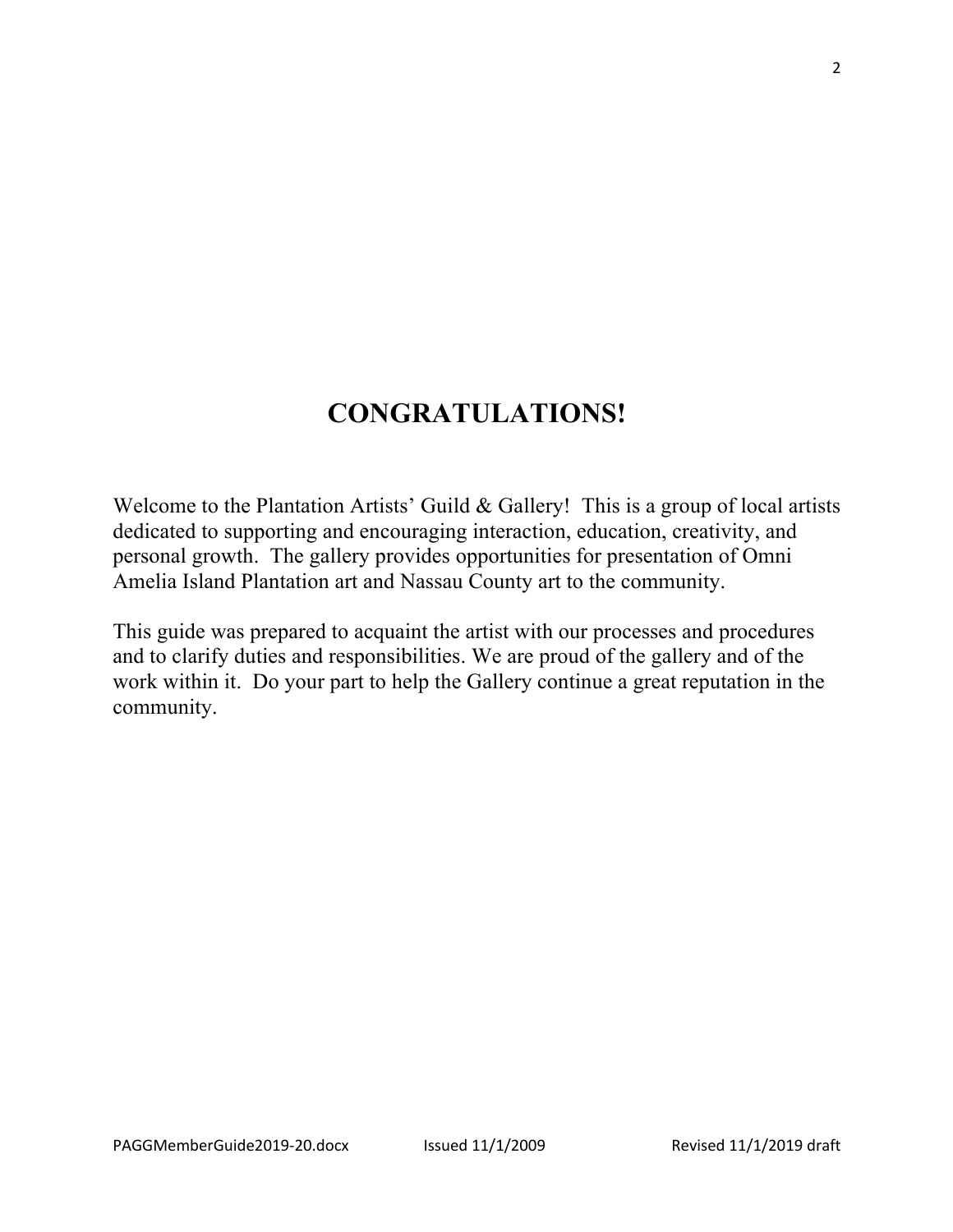### **Contents of Member Guide Operations and Procedures**

Section 1: Accepting New Members Exhibiting Members: Omni Residents/Nassau County Residents Supporting Members Section 2: Commitment to Work as a Gallery Staff Person Section 3: Creating and Displaying Artwork Section 4: Method for Submitting Framed Original work and Matted, Shrink-wrapped Originals Artwork Identification Numbers Accommodation Policy Section 5: Method for Submitting Prints and Cards Prints/Cards Identification (ID) Numbers Section 6: A Day at the Gallery as a Staff Person Opening the Gallery During the Day Greeting Guests Making a Sale Completing Sales Slips Completing Credit Card Sales Shipping Procedures Purchase of Artwork at Another Gallery Venue Purchase on a Trial Basis Other Tasks End of the Day Record the Day's Receipts Reconcile the Cash Box Again Prepare the Gallery for the Next Day Section 7: Officers and Committees Section 8: Communications

Plantation Artists' Guild & Gallery **Constitution** By-laws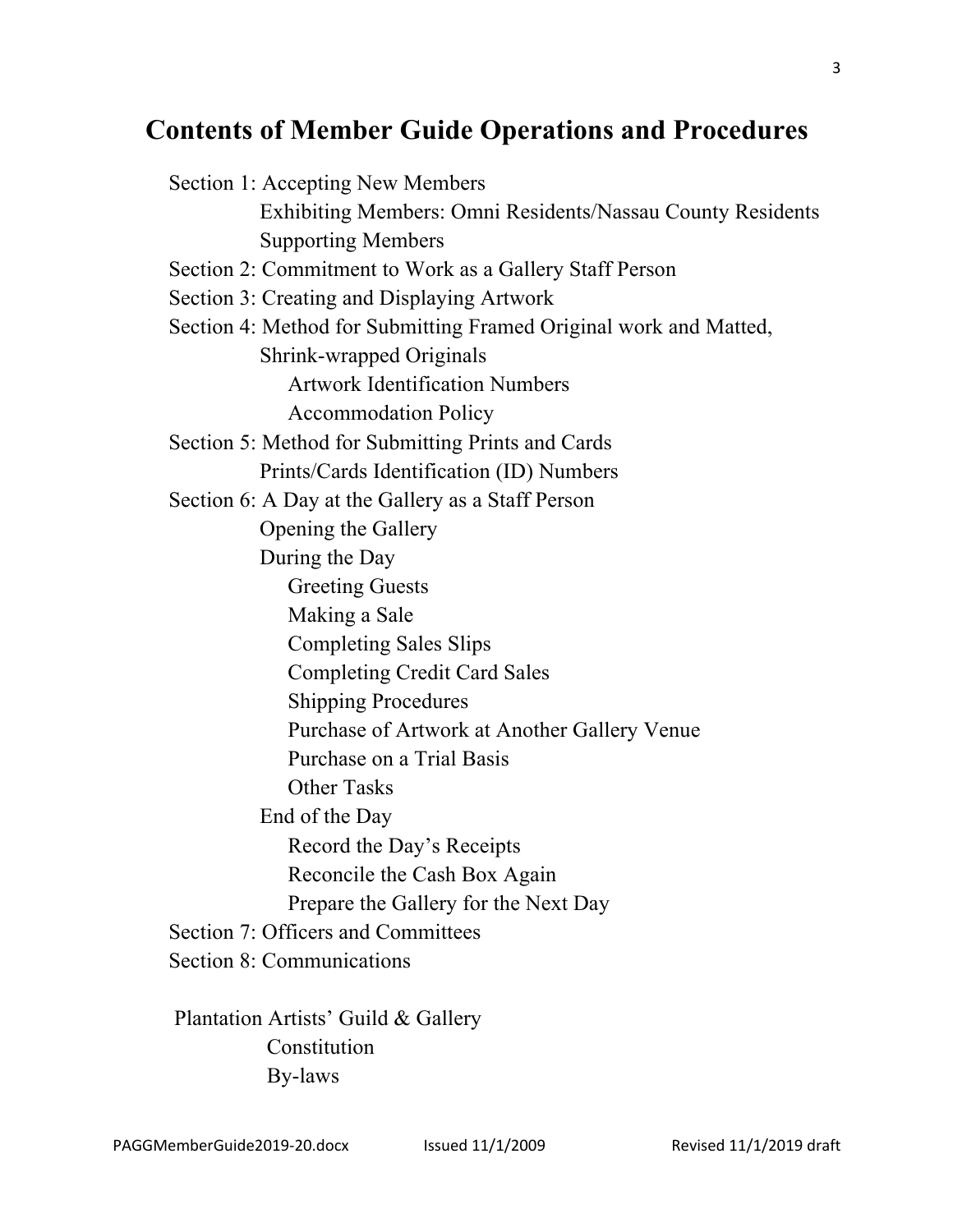### **SECTION 1: ACCEPTING NEW MEMBERS**

### **Exhibiting Members**

- 1. New member applications are kept at the front desk. When someone requests an application, they should be given one. When completed, they should be placed I the appropriate folder at the front desk.
- 2. All new member applications will be processed by the Gallery Director to determine eligibility.
	- a. Omni Plantation residents are automatically approved once interviewed by the gallery director or designee and once an exhibiting member position is available. The gallery director must assure that the new Omni resident applicant understands the requirements of an exhibiting member.
	- b. Other Nassau County residents (non-Omni Plantation residents) may apply to be an exhibiting member when a jury process is announced. The First VP will chair the jury process.
- 3. All new members must be approved by the Governing Board according to the applicable processes and rules.
- 4. The Membership Chairperson will assign a mentor and provide appropriate documents to a new member.
- 5. The Gallery Director will verify that a new member has paid the membership fee and is properly trained.
- 6. The Gallery Director will ascertain that a new member has worked as a mentored sales staff for at least two workdays prior to hanging art in the gallery.

### **Supporting Members**

### **Art Lovers**

The Gallery offers membership to non-artist and non-exhibiting artists desiring to support and participate in the activities of a fine arts cooperative gallery. These members shall be designated as Art Lover members or Art Lovers. Dues are \$50 individual and \$75 family. Art Lovers receive a red name tag (\$11.50) in the shape of a palette which they are encouraged to wear at all PAGG functions.

Art Lover applications are located on the right side of the sales desk in the designated folder.

#### **Donors**

Donors support the gallery through monetary donations.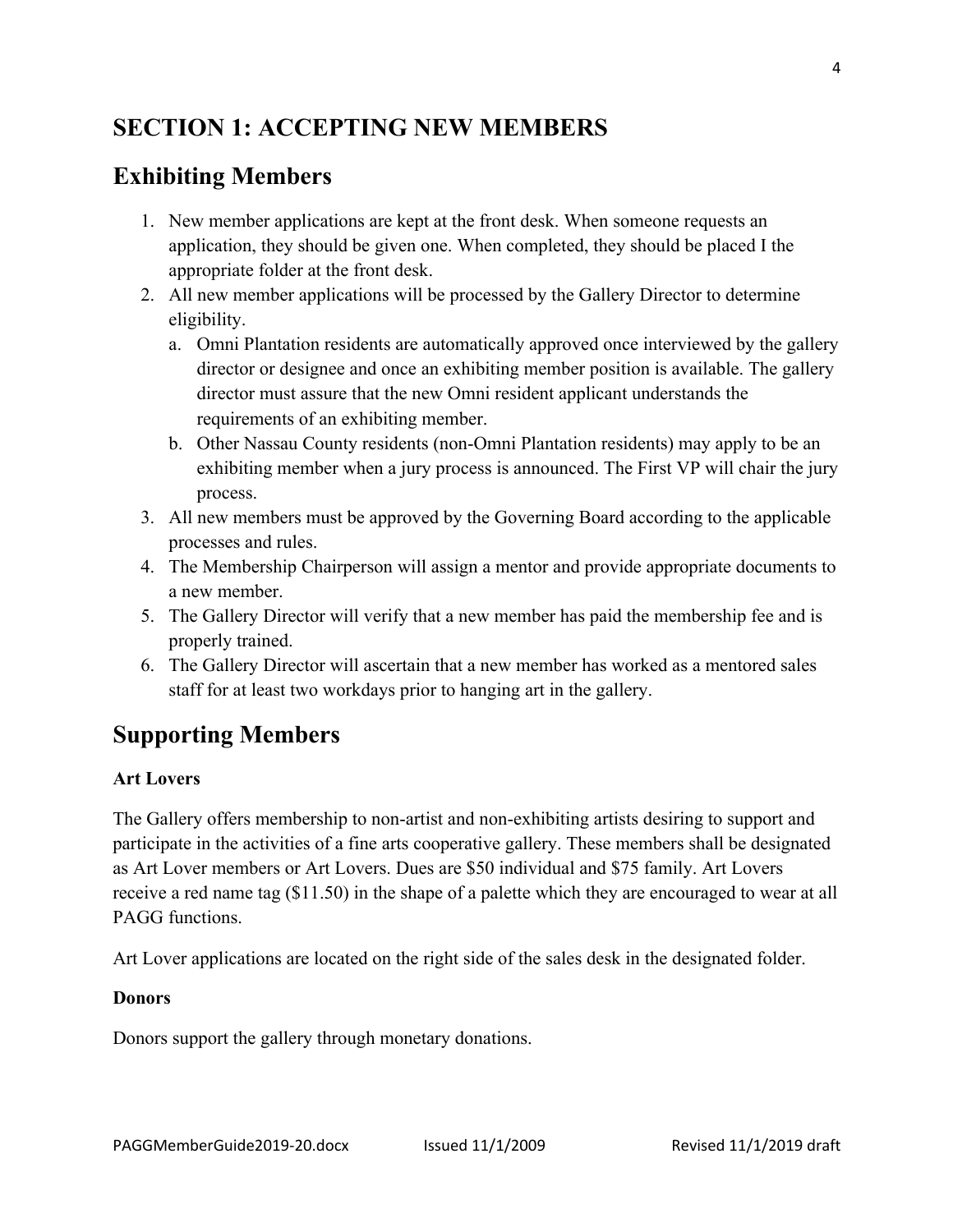### **SECTION 2: COMMITMENT TO WORK AS A GALLERY STAFF PERSON**

- 1. All exhibiting artists, including full-time and part-time residents, must serve on committees to support the business activities of the gallery.
- 2. The exhibiting artist must serve as sales staff for at least twelve days every year to be qualified to hang art in the gallery. It is preferred that artists serve a day a month, but it is recognized that part-time residents and artists who travel often may not be able to fulfill that requirement and therefore, must sometimes work multiple days a month to make up for months they are not available. At times artists may need to work more than one day a month to assure that the gallery is staffed.
- 3. Please check with the Calendar Monitor to determine the number of hours required for the various shifts.
- 4. The exhibiting artist is required to sign on the paper calendar in the back room for their selected workdays.
- 5. The exhibiting artist must notify the Calendar Monitor of the days selected using email or telephone. Alternatively, the days selected can be entered on the online calendar.
- 6. Exhibiting artists cannot double sign with another worker for a specific day unless no other vacant day is available that month.
- 7. If a conflict arises on the day you are scheduled to serve, it is your responsibility to locate a substitute exhibiting artist to fill your day. The Calendar Monitor must be advised of the substitution.
- 8. Sign up for duty should be scheduled at least one month in advance. This reduces the time the Calendar Monitor must spend on this task. It also reduces the need for emergency phone and email correspondence. It is recommended that you sign up as far in advance as the paper calendar allows.
- 9. When you arrive for work, it is imperative that you sign the Official Time Record Book with your arrival time and sign out with your departure time at the end of your shift. If you do not follow this procedure, you will not get credit for working.
- 10. Those members not fulfilling their work requirement will not be allowed to exhibit in the gallery until the matter is resolved. The Calendar Monitor, in conjunction with the Gallery Director, determine whether an exhibiting member is qualified to hang in the current or forthcoming show. This decision is based in part upon the actual recorded hours in the Official Time Record Book.
- 11. The Gallery Director's committee has full authority to act in all cases of neglect of gallery responsibilities.
- 12. A member may request a leave of absence for up to one year for extenuating circumstances such as incapacitation due to illness.
- 13. The exhibiting artist should be familiar with and fulfill the requirements of work as described in this manual.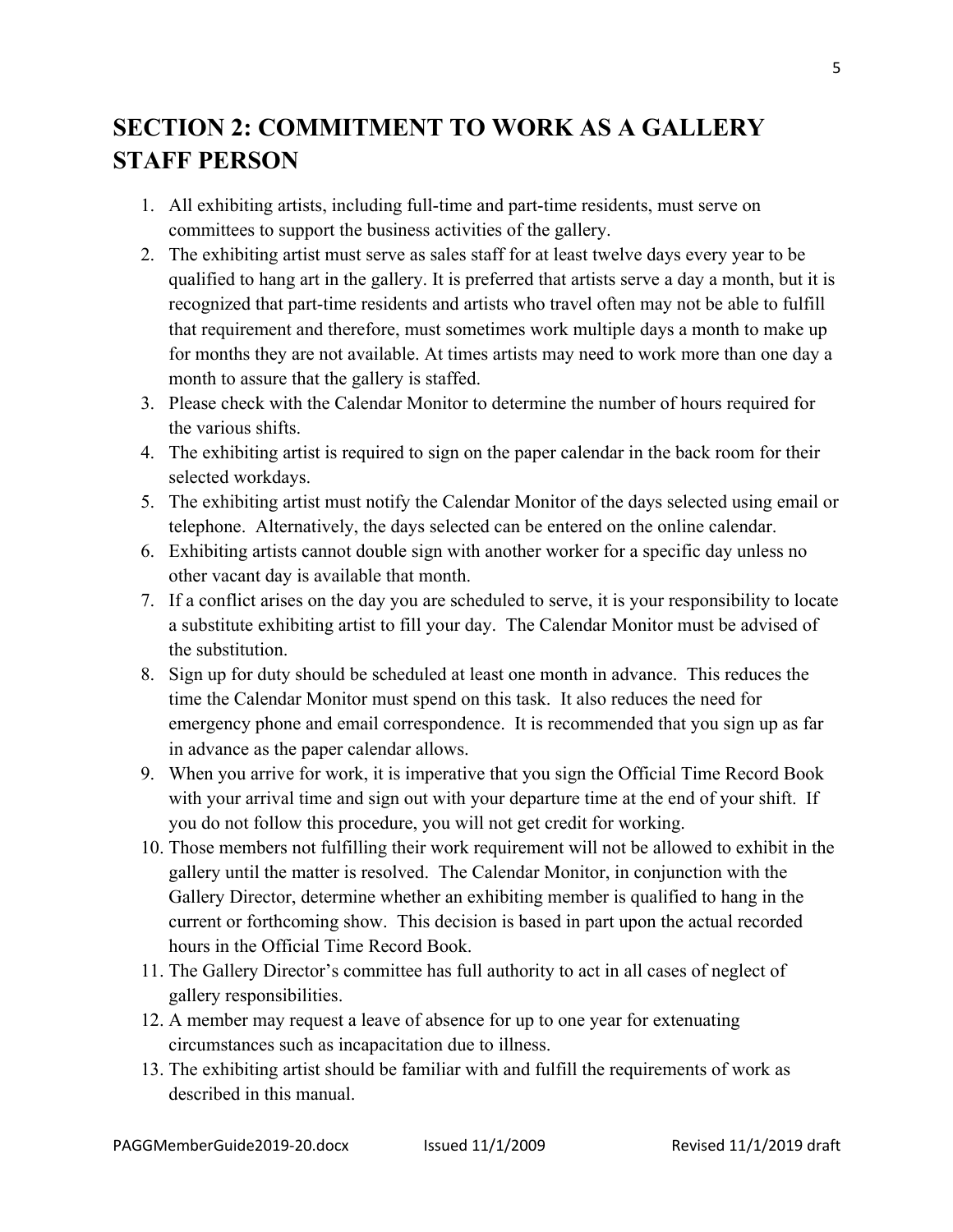### **SECTION 3: CREATING AND DISPLAYING ARTWORK**

- 1. Create and prepare original artwork in a professional manner for exhibition. Artwork can be in watercolor, oil, acrylic, pastel, graphite, photographs, sculpture, etc.
- 2. Only original pieces created by an exhibiting artist may be hung in the gallery. Copies of other artists' works or reproductions (interchangeably herein called prints) may not be hung.
- 3. All framed originals that otherwise meet specifications must be hung on the walls. Unframed originals that meet the Gallery Director's packaging specifications will be placed in the "Original Art" floor rack.
- 4. Artwork edge specifications
	- a. Unframed canvases that meet the Gallery Director's packaging specifications will be placed in the original art floor rack.
	- b. The edges of gallery wrap paintings must be at least 1.5 inches wide and must be adequately finished.
	- c. Other formats must meet professional quality standards and be approved by the Gallery Director whose decision is final.
- 5. Artwork should be framed in accordance with framing industry standards, i.e., proper joints and installation hardware. A plastic cover glass, such as Plexiglas™ is preferred rather than glass. All framed artwork must have a multi-strand wire attached to two sides on the back and be safe to handle. D rings are the preferred hangars for 2 D work. The wire should be placed one third down the back of the framed/unframed piece. It is strongly suggested that paintings be labeled on the back in permanent pen with the artist's name, title of the piece and the price. Paintings must be dry to the touch.
- 6. **Unframed original artwork** created on paper or other fragile surfaces that are placed in the original artwork bin must be in appropriately sized, professional, fully transparent bags made for this purpose.
- 7. Arrangements must be made with the Gallery Director for any painting larger than 30" x 40". All artwork will be hung at the discretion of the Hanging Committee as representatives of the Governing Board. No special consideration will be made for individual persons unless their requests comply with the exhibiting policy for all members. After hanging, there will be no repositioning of artwork without permission of the Gallery Director.
- 8. **Individual Promotion Materials:** Exhibiting artists are encouraged to place their business cards in the racks provided and to place a short biography in the Artists' biography book. Other promotional materials and their positioning must be approved by the Gallery Director or kept in the back room for customers who request them.
- 9. Create no religious, political, sexually explicit or abusive artworks for Gallery exhibition.
- 10. Strive to exhibit newly created artworks for quarterly rehanging in the Gallery's exhibition space.
- 11. Be familiar with and follow the latest revision of the "Responsibilities of and Rules for an Exhibiting Artist" and amendments approved by the Governing Board for current exhibiting artists.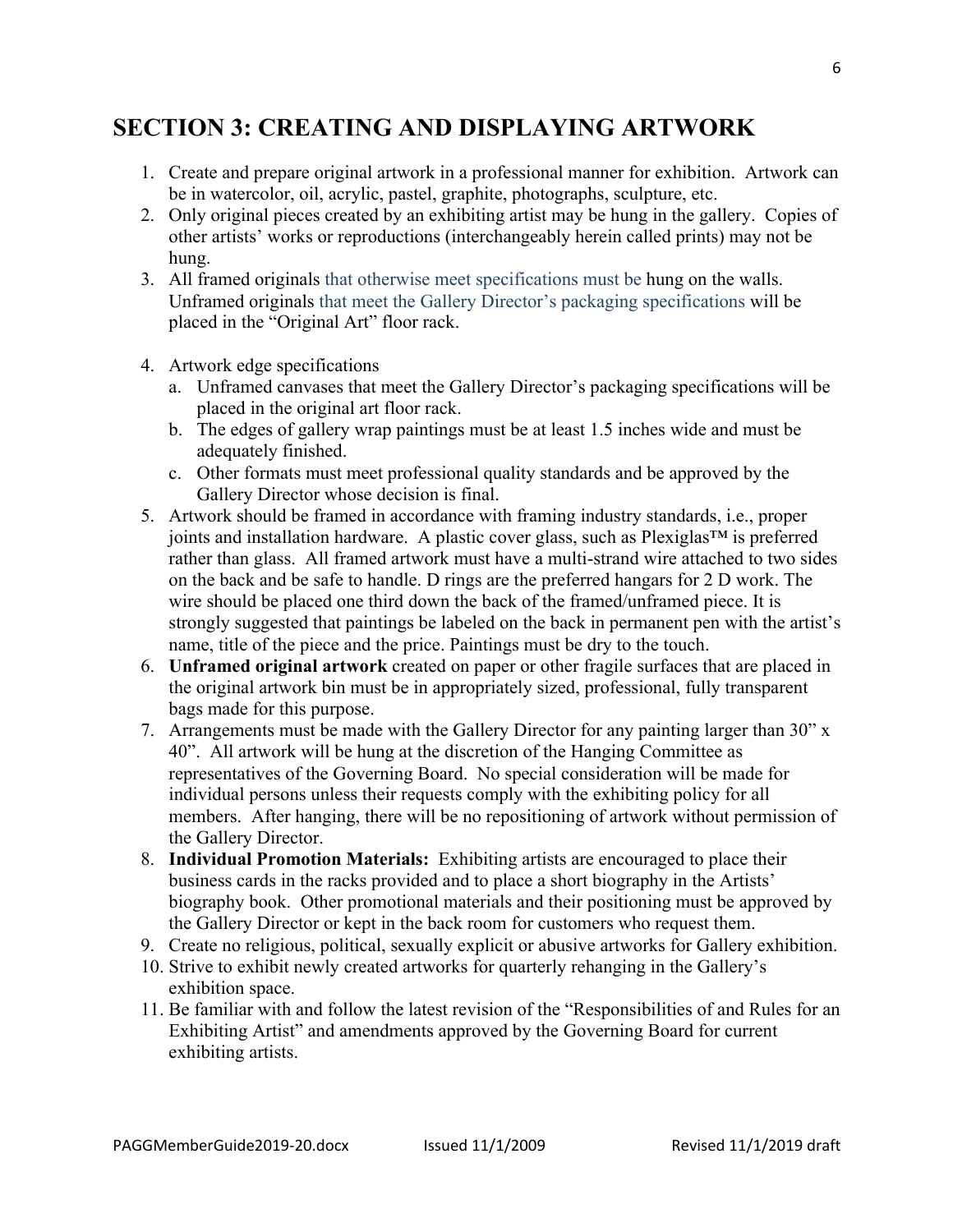- 12. Price artwork knowing that a Gallery commission of 35% is charged on all sales and lessons or workshops. A commission of 32% is paid to Omni Amelia Island Plantation and the 3% balance used to fund gallery expenses.
- 13. No artwork on display may be removed from the Gallery for outside sale to avoid paying a commission.
- 14. Follow directions for creating display tags and maintaining the ledger. (See: **Method for Submitting Framed Original work and Matted, Shrink-wrapped Originals.)**

| ARTIST PRESERVE ARTIST                         |                     |  |
|------------------------------------------------|---------------------|--|
| $\#$ and the set of $\#$                       | PRICE $\frac{1}{2}$ |  |
| <b>PLANTATION ARTIST'S GUILD &amp; GALLERY</b> |                     |  |
|                                                |                     |  |

- 15. The Gallery Director may remove any artwork not conforming to current Gallery standards including originality, presentation and general condition.
- 16. **Original photographs** exhibited in the gallery are limited to a single print of a single image. Once a photograph has been exhibited and purchased, or removed from a show, a replacement or duplicate of that same image is not allowed to be shown, except in the print racks.
- 17. **Print racks**: Prints can be displayed that are reproductions of the exhibiting artist's original work. They must be clearly labeled as reproductions. This designation is given to all methods of reproduction including "hand-enhanced" giclees, or multiple image productions of digital images.
	- a. Prints must have a registered tag with a unique identifying number affixed for inventory control and may not be hung or placed in areas designated for originals.

| <b>REPRODUCTION PRINT</b> |  |
|---------------------------|--|
| ARTIST                    |  |
| CODE                      |  |
| <b>PRICE</b>              |  |

- b. Prints must be packaged in professional-purpose, transparent bags.
- c. No more than three copies of a print may be displayed at one time.
- d. The outside dimensions of matted prints must be at least 8 inches by 10 inches to be displayed in the black wire rack.
- e. There may be no more than 15 prints by the same exhibiting artist in the 8 inch by 10 inch black wire rack. Larger prints must be displayed in the V-shaped racks marked for reproductions.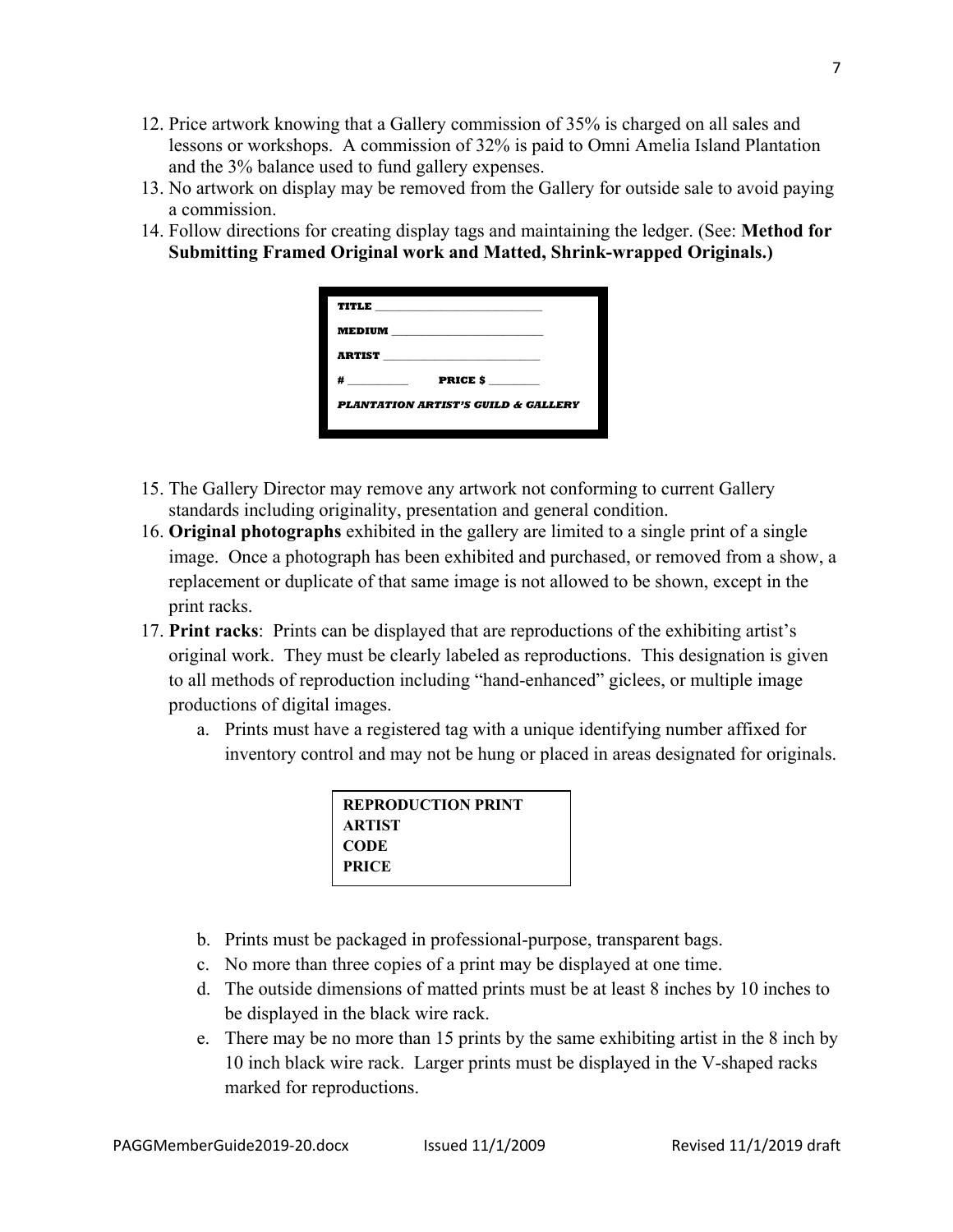- f. The Gallery Director or designee will monitor the inventory count and adjust the numbers of prints allowed for each exhibiting artist.
- 18. **Card racks**: Each exhibiting artist can display card packs consisting of a single card or multiple cards.
	- a. Each member's packs are to be placed in a single vertical row in the designated gallery card rack (six slots).
	- b. Slots may not be overstuffed, thus creating difficulty for customers sorting through them.
	- c. Cards must have an official inventory label affixed and be packaged in professional purpose, transparent bags or boxes.

| <b>CARD original reproduction</b> |  |
|-----------------------------------|--|
| <b>ARTIST</b>                     |  |
| <b>CODE</b>                       |  |
| <b>PRICE</b>                      |  |

- d. The Gallery Director or designee will monitor the inventory count and adjust the volume of card packs allowed for each exhibiting artist. Unauthorized card racks may not be added by members.
- 19. **Exhibit cycles:** An exhibiting artist may display a piece of artwork for a period of six months or two show cycles within a year, regardless of order, i.e., one quarter in and one quarter out or two quarters in and two quarters out.
- 20. **Removal of Artwork:** Other than regularly scheduled rehanging dates, unsold artwork in a show cannot be removed unless
	- a. Requested by the Gallery Director for non-compliance with the requirements for hanging artwork.
	- b. A customer intends to purchase the art and removes it temporarily for approval with possible return.
	- c. The exhibiting artist is no longer a member in good standing according to the PAGG by-laws.
	- d. Other reasons agreed to by the exhibiting artist and the Gallery Director or as further described below.
- 21. **Insurance:** Artists are reminded that PAGG does not insure the artwork within the Gallery or outside venues for damage of any kind, such as from natural or intentional causes; thefts or liabilities, etc. While all due care is taken in the handling, transportation and showing of the artwork, any damage to framing or artwork is the artist's responsibility. The Gallery and its representatives bear no responsibility for any damage. Exhibiting artists are encouraged to insure their own work.
- 22. **Storms:** In the event of threatening storms, artists are expected to remove their work from the Gallery if they so choose and may do so without penalty.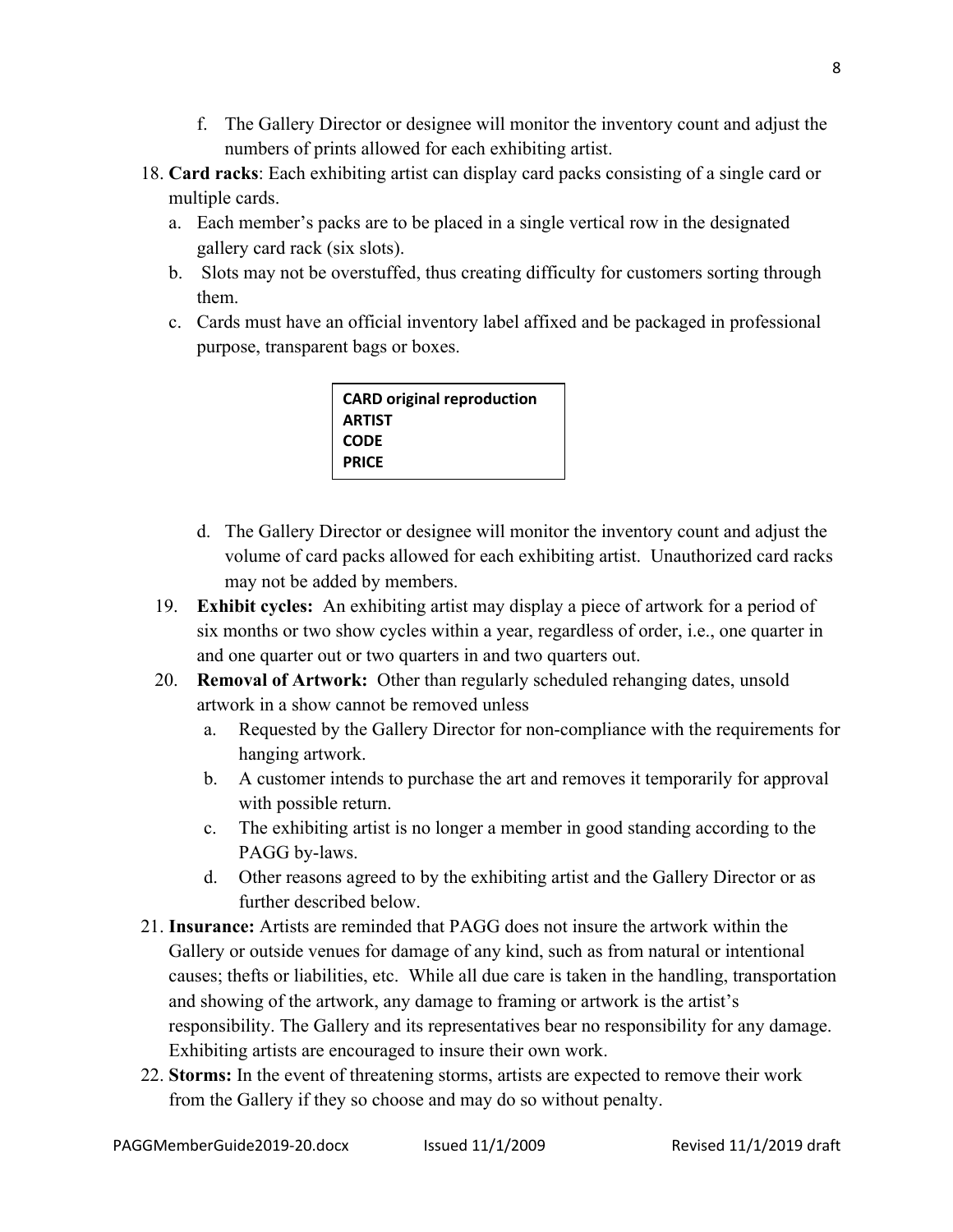23. **Replacement of Art**: If an exhibiting artist sells a piece of art, they are entitled to and requested to quickly replace the item sold with another piece. A formal inventory tag found at the front desk should be created. A ledger entry should be completed on the artist's page for each piece of art.

If the piece being replaced is significantly different in size from the replacement, the artist must notify the Gallery Director before hanging it. Artists should advise the Gallery Director if they will not replace the sold piece on a timely basis (reasonable amount of time is one week) so the Gallery Director may readjust the space in the Gallery and other artwork can be hung or rearranged to fill the vacant spot. The artist will lose this spot for the remainder of the show.

- 24. An exhibiting artist in good standing is guaranteed exhibition space for hanging two pieces of reasonable size in each show unless they exceed size limitations. If space permits you may hang more than two pieces (number to be determined by the Gallery Director or the Hanging Committee).
- 25. **Size limitations:** At the beginning of each rehang period, artists have a maximum space allowance of 28 square feet of wall space (4,032 square inches). This includes the total area of all their pieces, including frames.

Total area of pieces allowed is determined by measuring the distance from frame edge to frame edge, horizontally and vertically. Multiply these numbers to find the total square inches or square feet for each piece. Add the totals for each piece to determine the total area. Make sure the total is below the maximum 4,032 square inch (28 square feet) requirement.

A table follows showing sample calculations for allowable area. The total area in this example is 22.9 square feet which is less than the 28 square feet maximum.

| # of   | Height, | Width,     | Total, sq. | Total,  |
|--------|---------|------------|------------|---------|
| Pieces | inches  | inches     | 1n.        | sq. ft. |
|        | 24      | 36         | 1,728.0    | 12.0    |
|        | 16      | 20         | 960.0      | 6.7     |
|        |         | 14         | 616.0      | 4.3     |
|        |         | $Totals =$ | 3,304.0    | 22.9    |

### **SECTION 4: METHOD FOR SUBMITTING FRAMED ORIGINAL WORK AND MATTED, SHRINK-WRAPPED ORIGINALS**

#### **Overview:**

**This method is compatible with the PAGG's existence as a CoOp. Each member will be responsible for their own inventory sheet and their own display tag.**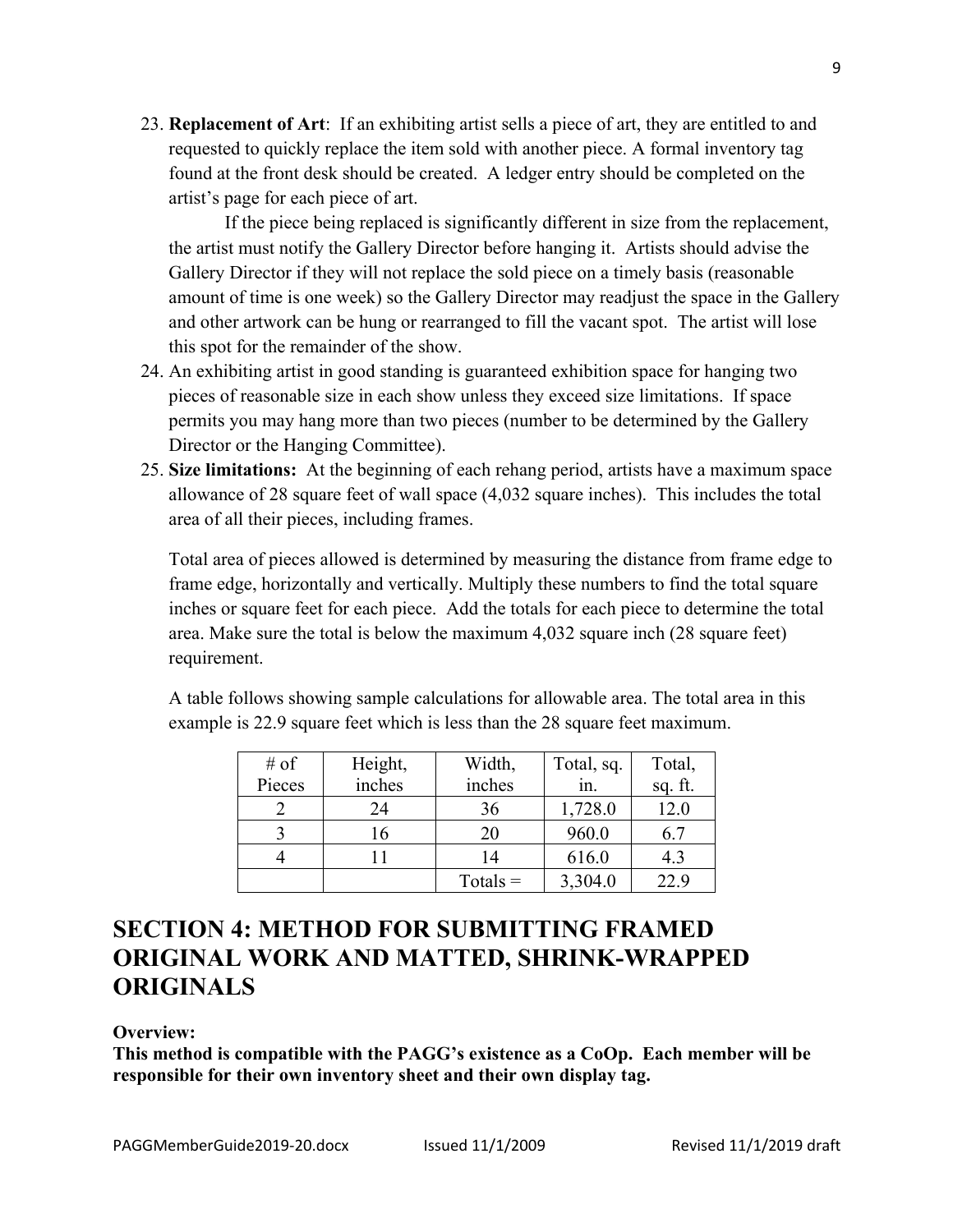#### **A Gallery Ledger will be maintained at PAGG for framed original artwork and matted, shrink-wrapped original art.**

- 1. Pre-printed display tags are available for all original work, matted and shrink-wrapped originals, and replacement pieces at all venues.
- 2. Tags should be printed in black ball point ink. No longhand, Sharpies or colored ink pens may not be used.
- 3. Pre-printed individual inventory sheets are available at the Gallery sales desk and are to be completed by each member when art is delivered at all art venues.
- 4. These preprinted forms are to be completed by members prior to or upon submission of their artwork. Each member will maintain their own inventory which will be placed in the Gallery Ledger (white notebook) kept on the Gallery desk. The ledger is tabbed with the names of all exhibiting members for easy reference by the gallery member on duty. Members are encouraged to make a duplicate copy for their own records.
- 5. At the point of sale, follow the steps for completing the sale and shipping, if applicable. Also, complete the inventory ledger page for the artist whose work was sold with the action (sold), date and price.
- 6. When a member sells a piece, he or she will record the replacement item on his or her ledger page.

### **ARTWORK IDENTIFICATION (ID) NUMBERS**

ID numbers are important as this is the identifying piece from which the treasurer pays the artists. ID numbers will consist of letters and numbers as follows:

- 1. OJD1,42 which is code for **O**riginal, **J**ane **D**oe, number of the entry, and show number. Always use a comma (,) to separate the piece number from the show number. Along with the name for each show, the gallery director will always announce the number of the show.
- 2. A Replacement Piece would be OJD1,42R **O**riginal, **J**ane **D**oe, Piece 1, show 42, **R**eplacement
- 3. ID numbers must be written on the back of each piece in indelible black ball point ink as done in the previous process.
- 4. The main job required of the inventory officer is to maintain a stock of inventory forms and tags at all times. The tags are ordered from Staples. While reasonably priced, please be conservative in usage. Inventory sheets can be copied at the gallery, again, being mindful of conserving paper and ink. A *copy only* inventory sheet will be in a folder on the sales desk from which to make new copies.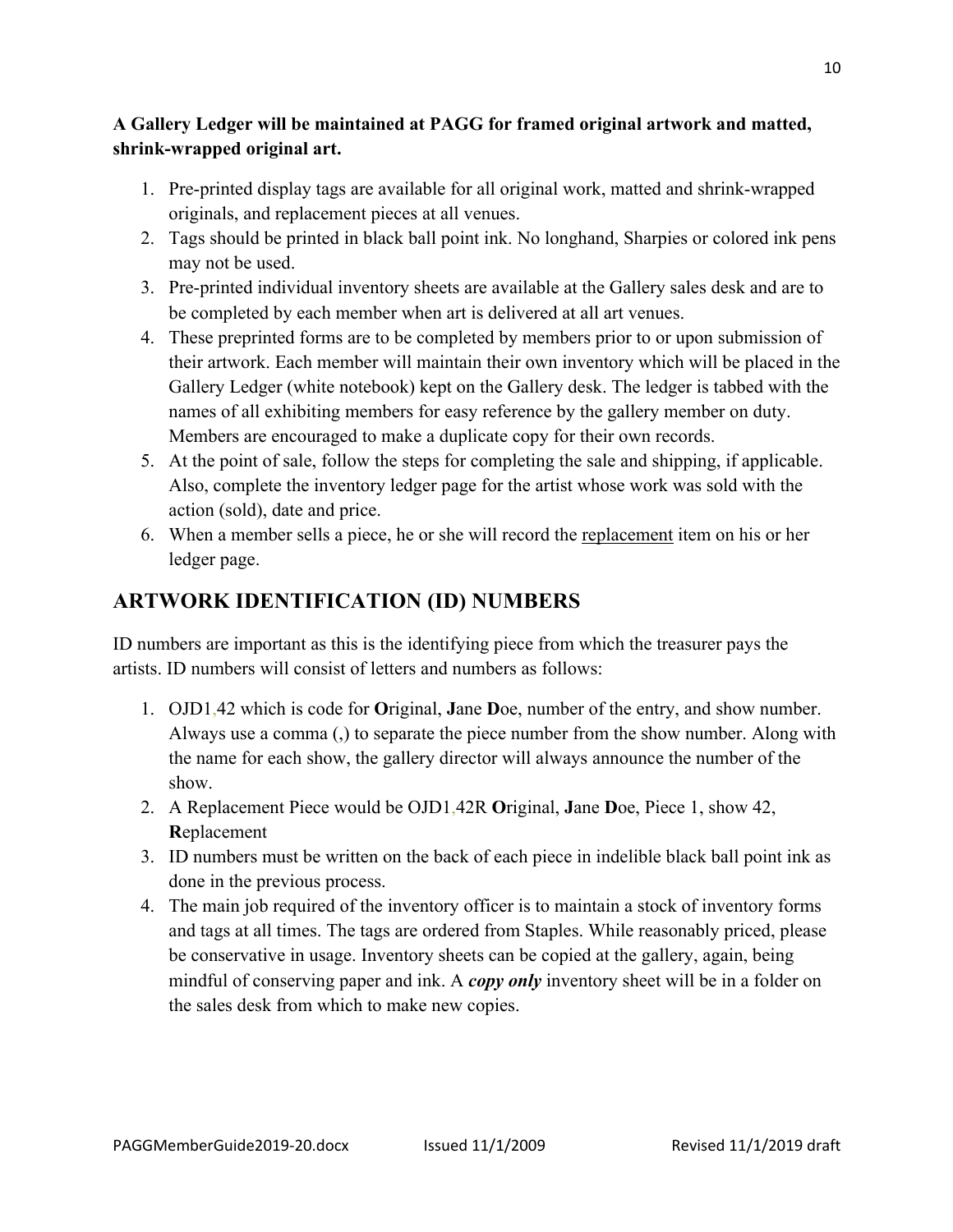### **ACCOMMODATION POLICY**

- 1. Some customers ask whether an accommodation or discount might be available for artwork on display.
	- a. Since an artist might be unavailable for price discussion, accommodation information is placed in the ledger so that a sale can be made while the customer is in the gallery.
	- b. The accommodation information is not to be publicized or offered. It is available solely to aid the salesperson in closing a sale.
- 2. A column is provided in the ledger showing whether the artist is willing to accommodate a customer by discounting the piece.
- 3. If the artist is unwilling to discount the piece, the accommodation entry will be the same as the asking price.
- 4. The artist will calculate the accommodation price and enter it.
- 5. The actual sale price will be entered in the Show Ledger and on the Tag, to be placed in the plastic box on the front desk.
- 6. The date of the sale and seller's name should be written in each place.
- 7. The artist should be contacted and advised of the sale and the negotiated sale price.

### **SECTION 5: METHOD FOR SUBMITTING PRINTS AND CARDS**

- 1. Each member will manage his or her own inventory of prints and cards in a location of their choice (individual mail folder, home). There will be no master inventory maintained in the Gallery Ledger.
- 2. Artists are paid based upon sales receipts. No back up will be required of the gallery worker (marking card or print "sold" in the ledger). While this streamlines the sales process for relatively inexpensive items, **the accurate completion of the triplicate sales receipt** is critical. Remembering to place the yellow part of the triplicate sales receipt in the selling artist's mail folder is the only way they are notified of the sale.
- 3. **Matted originals** will fall under original work and become part of the inventory ledger (white notebook) used for framed original work. The Card/Print Manager will not oversee these original pieces even though they will continue being displayed in a rack.
- **4.** Remember **all originals (except cards) are processed like framed originals on the gallery walls.**

### **PRINTS/CARDS IDENTIFICATION (ID) NUMBERS**

- 1. Printed tags to be filled out by the member will be available on the sales desk for prints and cards
- 2. ID # will be for prints  $-P$  + members first and last initial + 1 or 2 or 3, etc. for the number of the piece.
- 3. Ex. John Doe brings in a print. The ID# would be PJD1 for first print in the new process.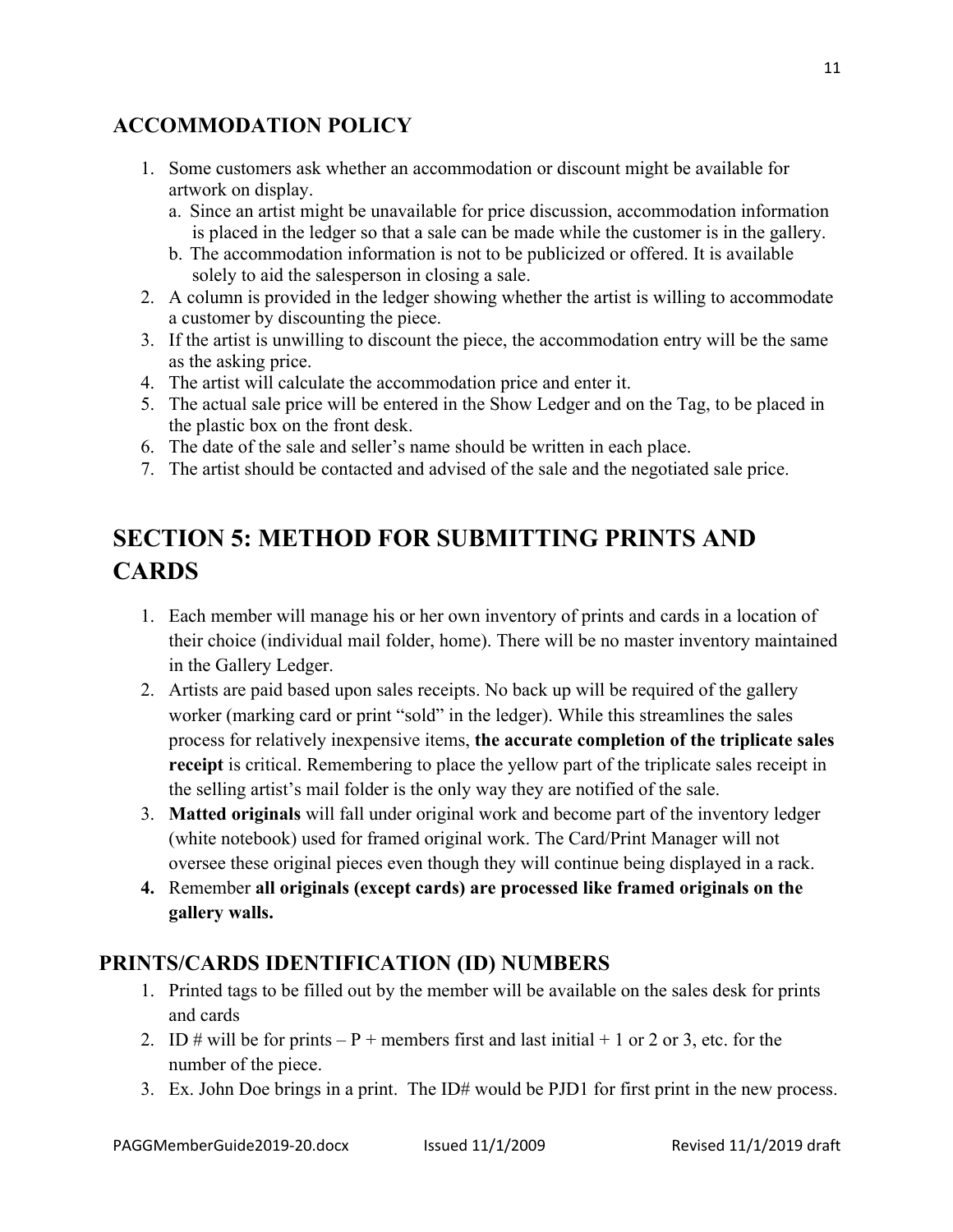- 4. Bill Doe brings in 3 prints under new system His ID# is PBD1, PBD2, PBD3
- 5. Cards will be labeled accordingly except the first letter will be C designating that it is a card. CBD1 for Bill's card #1.
- 6. CBD1, CBD2, CBD3 etc. for Bill Doe
- 7. Prints and cards may be brought in at will provided there is space available.
- 8. Each member must remove his or her old prints and or cards to make room for his or her new work if crowding is a problem.
- 9. The Cards and Prints manager will monitor appearance of racks and handle issues individually.

### **SECTION 6: A DAY AT THE GALLERY AS A STAFF PERSON**

### **A. OPENING THE GALLERY**

- 1. Open the lock box (on right-hand side of the front door) using the combination 4255 or the key provided.
- 2. After unlocking the door, if you used the gallery key, return the gallery's key to the lock box, do not take the key inside with you or put it in your pocket.
- 3. Close the cover and set the lock-box combination to 0000.
- 4. Enter the building. Find the office light switch to the left of the door behind the artist folders. Then, locate the circuit breaker box near the sink in the back, storage room. Turn Gallery lights "On" (3 red-taped circuit breaker switches). Plug in the spotlight in the rear right window area.
- 5. Remove the safe key from the cash box (under desk counter) and open the safe (in the storage room).
- 6. Confirm the cash amount in the Cash Tray by completing the current day's Reconciliation Form, found on the far left of the front desk in a plastic stand.
- 7. Place the previous day's Reconciliation Form in the plastic box under the counter next to the cash box.
- 8. Place the safe key and the current day's Reconciliation Form in the cash box, and then place the cash tray on top in the box. Close the lid and keep the cash box under the counter until needed.
- 9. Check the credit card machine to assure it has enough thermal paper. If it is showing pink on the printouts, locate a replacement roll of thermal paper and insert it. **Note how the paper is inserted before removing the old roll.** Rolls of thermal paper are located in the drawer of the cabinet directly behind the desk counter.
- 10. Check the thermostat. It should be set between 72 and 75 degrees (temperature in the Gallery should be comfortable).
- 11. Clean the floor with a dust mop and/or the vacuum cleaner from the storage area.
- 12. Use the broom and dustpan to clean away dirt from the front door area.
- 13. "Sign in" with today's date, your name, and arrival time in the Official Time Record Book on the desk.
- 14. Put on your name badge. (These may be ordered through the membership chair. They currently are \$11.50.)
- 15. Open the Artists' Biography Book to your page. (Your page should conform to current requirements and be submitted to the Member Biography book chair before entering it in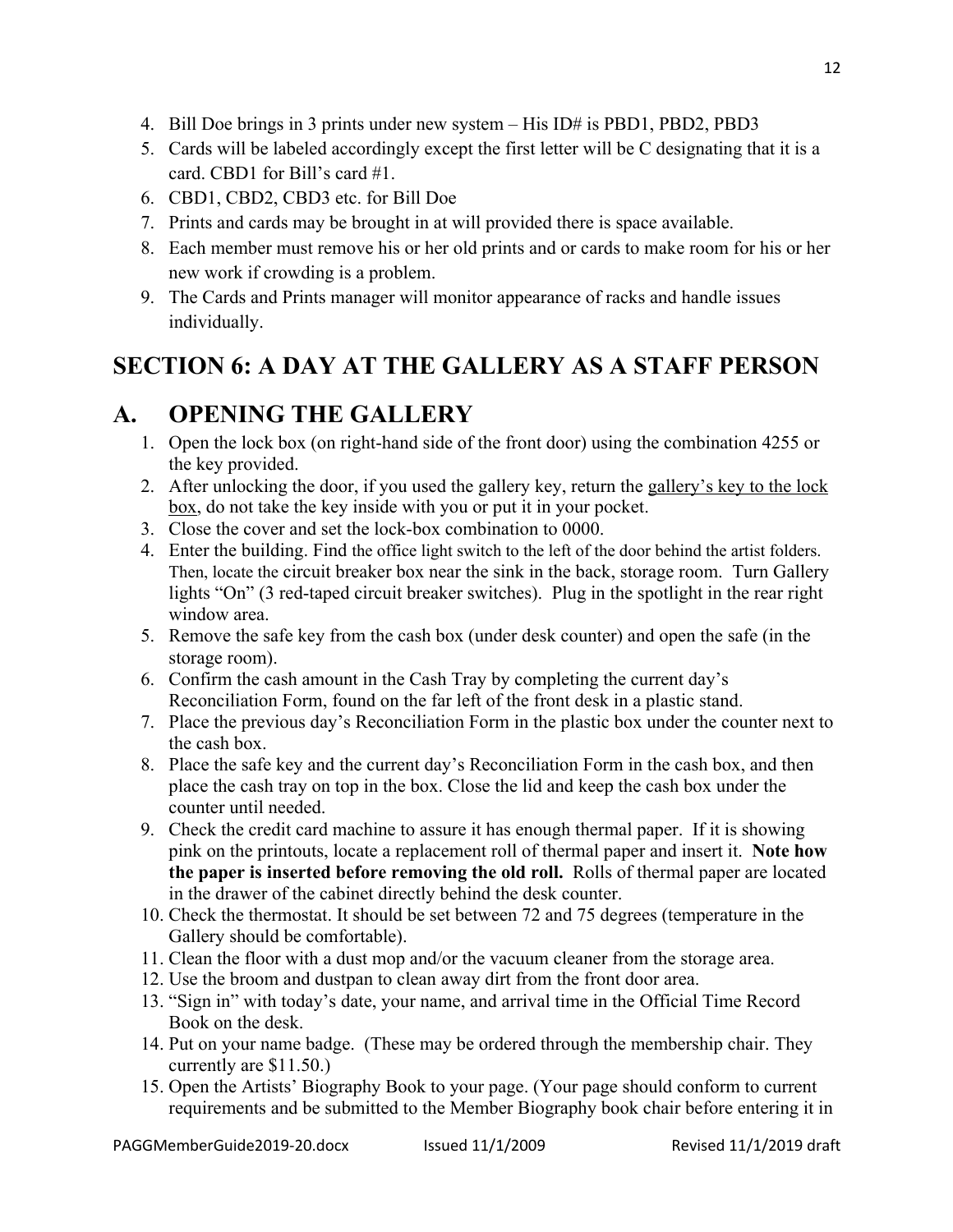the book.)

- 16. Check your business cards and replenish them if needed.
- 17. Reverse "Closed" sign to "Open" on entry door.
- 18. Move the easel with Gallery sign to the porch (if not too windy or raining).
- 19. A little soft music on the CD player can enhance the Gallery experience.
- 20. Call to remind the next day's gallery worker to ensure the gallery will be open for business the next day.

### **B. DURING GALLERY HOURS**

#### **GREETING GUESTS**

- 1. Stand up and greet all guests with a smile and welcome! Mention that our artists are all local and that we are a cooperative and take turns staffing the gallery.
- 2. Tell them your name and, if other artists are present, introduce them, too*.*
- 3. Refer to the Artists' Biography Book on the front table if questioned about an artist. Artist's business cards are available, if requested. Suggest that if the customer sees an artist's work they like, but not a suitable art piece, they should take a card and contact that artist for a possible commission. Note that some artists do commission work; some do not.
- 4. Point out our collection of cards, prints and unframed original art in the display racks.

#### **MAKING A SALE**

When an artist's work is sold, package the artwork and complete the sales transaction as described below and thank our customer for their support. Ask if they would like the artist's business card.

The task of proper sales recording is crucial in this process. Triplicate sales forms must be completed in full making certain that the title, ID#, artist's name, and the salesperson's name are included and readable on all copies. These sales receipts are what drives the payment to each artist. Without the accurate completion of this form, there is no way for the treasurer to follow up when there is a question about sales price, etc.

### **No sales slip means no commission check!**

### **COMPLETING SALES SLIPS**

- 1. Fill out the entire sales slip for all sales. Do this before any other action. Include all requested details of the sale. Failure to do this causes extra work for the Treasurer and potential payment errors for the artists.
- 2. Make sure the unique, ledger identification number for the piece is entered on the sales slip.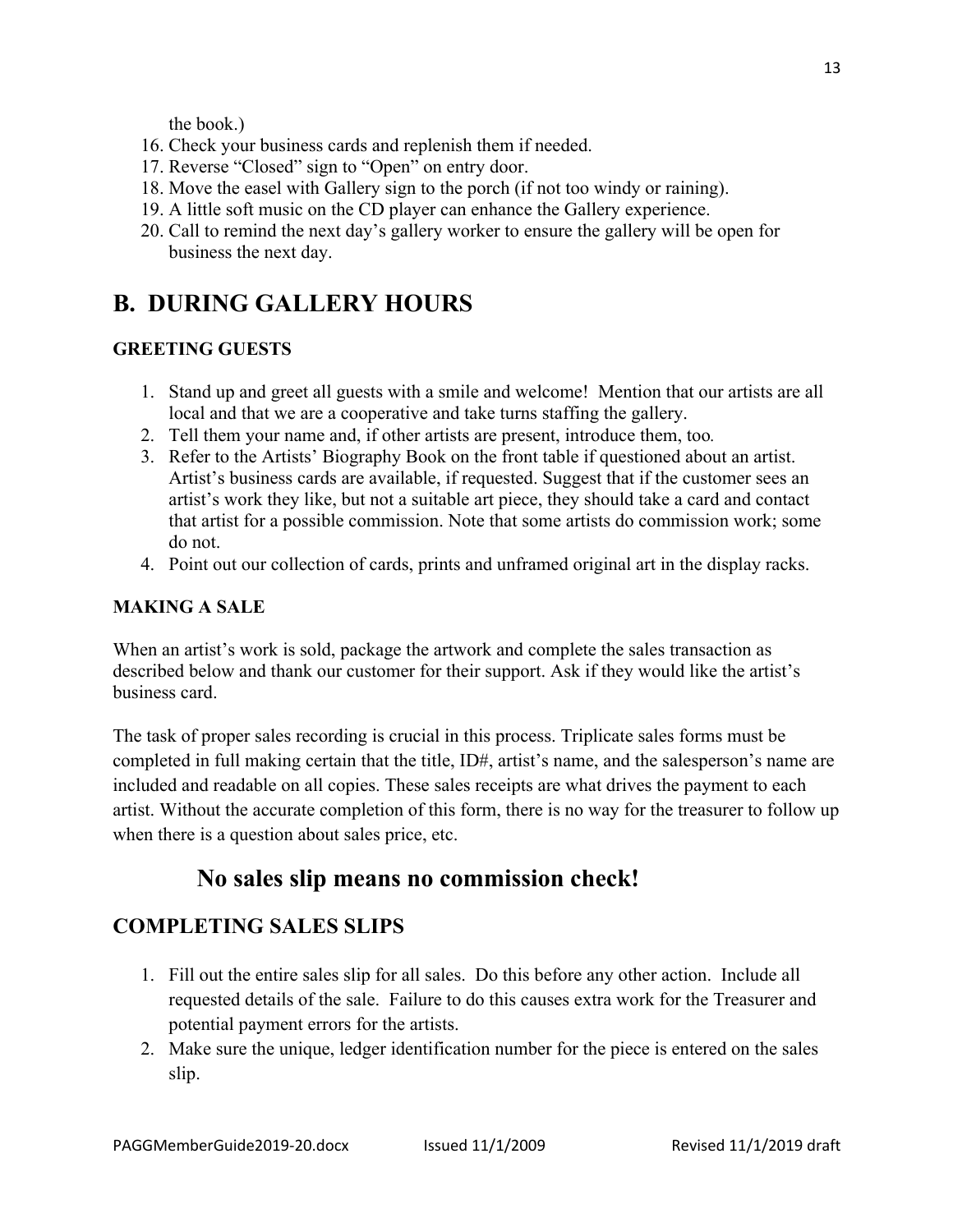- 3. Check to confirm that the ledger identification number written on the piece and the display tag conforms to the number written on the sales slip.
- 4. Sales copies
	- $\circ$  The white copy of the sales slip is placed in the daily brown envelope with, if applicable, the merchant copy of the credit card sales slip (with the customer's signature) stapled to the back of the white slip.
	- o The **yellow copy** of the sales slip will be placed in the **artist's mail folder**. If more than one artist's name appears on the sales slip, a copy of the sales slip will be made and placed in each artist's mail folder.
	- o The **pink copy** of the sales slip is given to the **customer** with, if applicable, the customer copy of the credit card receipt.
- 5. Record the sale date on the display tag of the artwork and place the display tag in the clear Sales Tag Box on the desk.
- 6. Find the large brown envelope with a white form attached to its front, on the left side of the front desk. Place all white copies of the receipts with credit card slips stapled to the back of them in the large brown envelope with "The Day's Totals." List the required information on the front for each artist's sale. At the end of the day, place this envelope containing sales slip copies, checks, credit card receipts and cash in the safe along with the cash box. This is the retainer of all invoices and listing of all sales for the day.
- 7. Call the artist(s) to advise of the sale.
- 8. Advise the artist that a replacement piece can be substituted, if desired.

### **COMPLETING CREDIT CARD SALES**

- 1. The credit card machine cannot be used while speaking on the telephone because the line is not a credit card dedicated line. Sales information received over the phone should be recorded on paper. There is a form at the front desk with the required information for the credit card sale: Name, Address, phone number, card, card #, Security # and expiration date. Note the phone number and address must be the same as what is assigned to the card. Also get the number of the customer from which they want a return call. Sometimes the two numbers are different.
- 2. Subsequently, the information can be entered manually using the credit card machine.
- 3. Destroy (Shred) the written credit card information to protect the customer after the transaction is approved, unless the item is to be shipped. The person delivering the item to the shipping company (generally the artist) will need the credit card information form.
- 4. The procedure for credit card sales follows for the First Data FD130 Terminal.
	- a. Press the screen or any key to start the credit card machine.
	- b. The customer inserts a chip card or swipes a non-chip card in the unit on the countertop.
	- c. The artist enters the full sales slip amount including sales tax (unless shipping out of state for which no sales tax is required).
	- d. If the credit card machine requests the already included sales tax amount, ignore this.
	- e. Press the Green Key with a black arrow to bring up the next screen.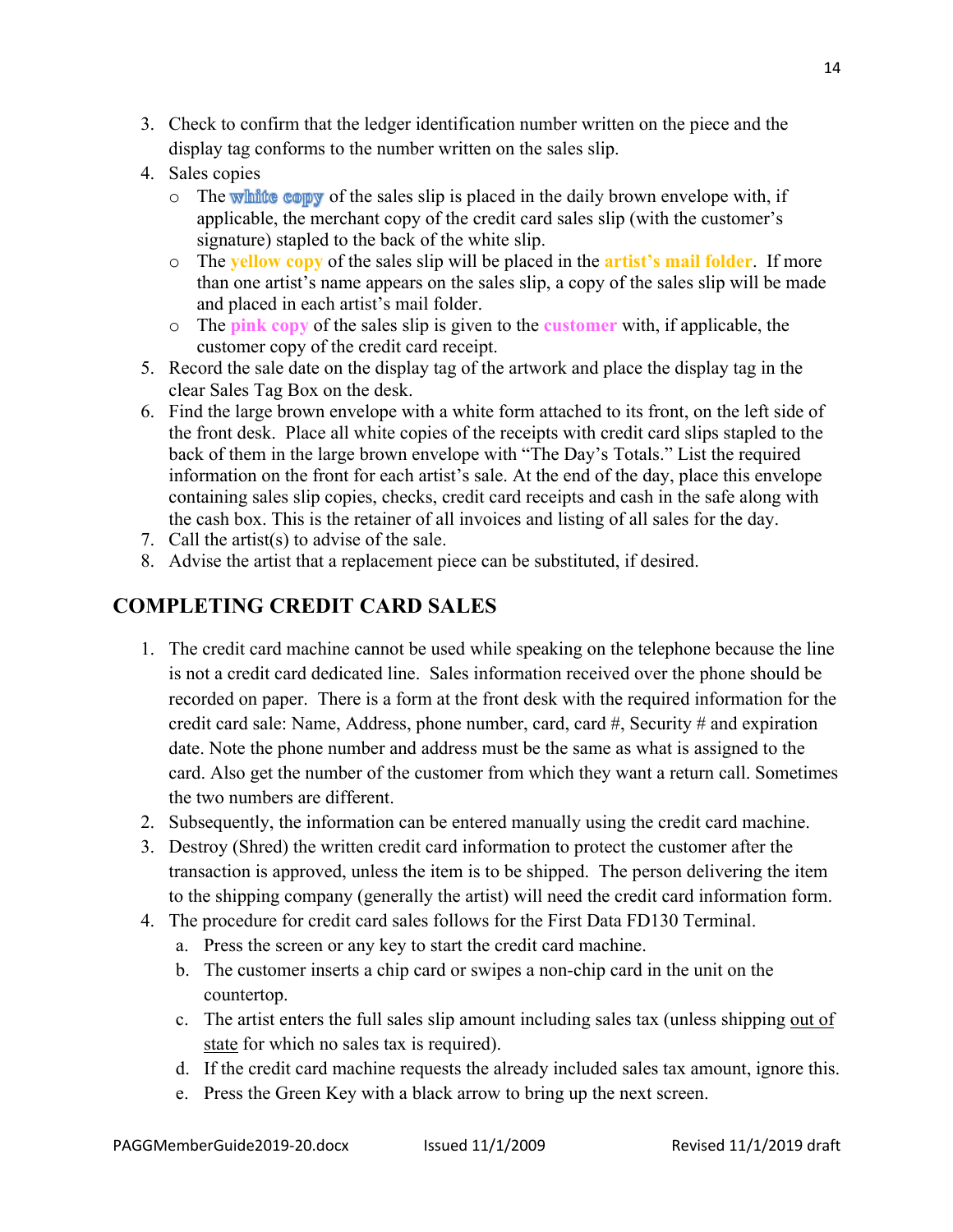- f. Press the Green Key. When the transaction is approved, the machine will produce a receipt. Tear it off and press the Green Key for a second customer copy of the receipt.
- g. The purchaser must sign the first credit card machine receipt marked "Merchant".
- h. This signed receipt should be stapled to the back of the White copy of the sales slip.
- i. The second credit card receipt is stapled to the Pink copy of the sales slip and given to the customer.
- j. Record the sale in the appropriate inventory ledgers.
- k. The yellow copy of the sales slip goes into the artist's mail folder.
- l. If more than one artist's name appears on the sales slip, make copies of the sales slip and place the copies in the artists' mail folders.
- m. If there was a "Settle" receipt in the machine at the start of the day, tear it off and place it in the large brown envelope.

### **5. Delete a transaction in the current batch:**

- a. Press the Red Key with a black "X".
- b. Key in the invoice number listed on the credit card receipt. (This is **not** the inventory number on the gallery white sales slip.)
- c. Press the Green Key
- d. If the amount shown is correct, press the Green Key.
- 6. **Void a sale in the current batch:** Repeat the above directions given for how to delete a transaction.

#### 7. **Refund a sale on a subsequent day – after the sale day has batched:**

- A. A return of artwork with artist's permission only) From the pink sales slip the customer shows,
	- 1) Hit the green key and then select Other
	- 2) Then select Refund from the list.
	- 3) Enter the amount to be returned, including the tax in the amount.
	- 4) Have the customer insert the credit card originally used. This will trigger the receipt for the customer to sign.
	- 5) A copy for the customer to sign will print. Tear it off and ask the customer to sign it. Keep the signed customer receipt
	- 6) Then hit Enter (Green) for the customer's copy to print and give it to the customer.
	- 7) Record this as a negative balance on the white Daily Total sheet.
	- 8) Create an invoice from the original pink slip to show money returned. Process as usual but showing a return of the artwork by title and artist and the amount returned.
- B. **Return of a purchase taken out for approval:** This process is slightly different. Please see the section below about work taken out on approval, "Purchase on a trial basis."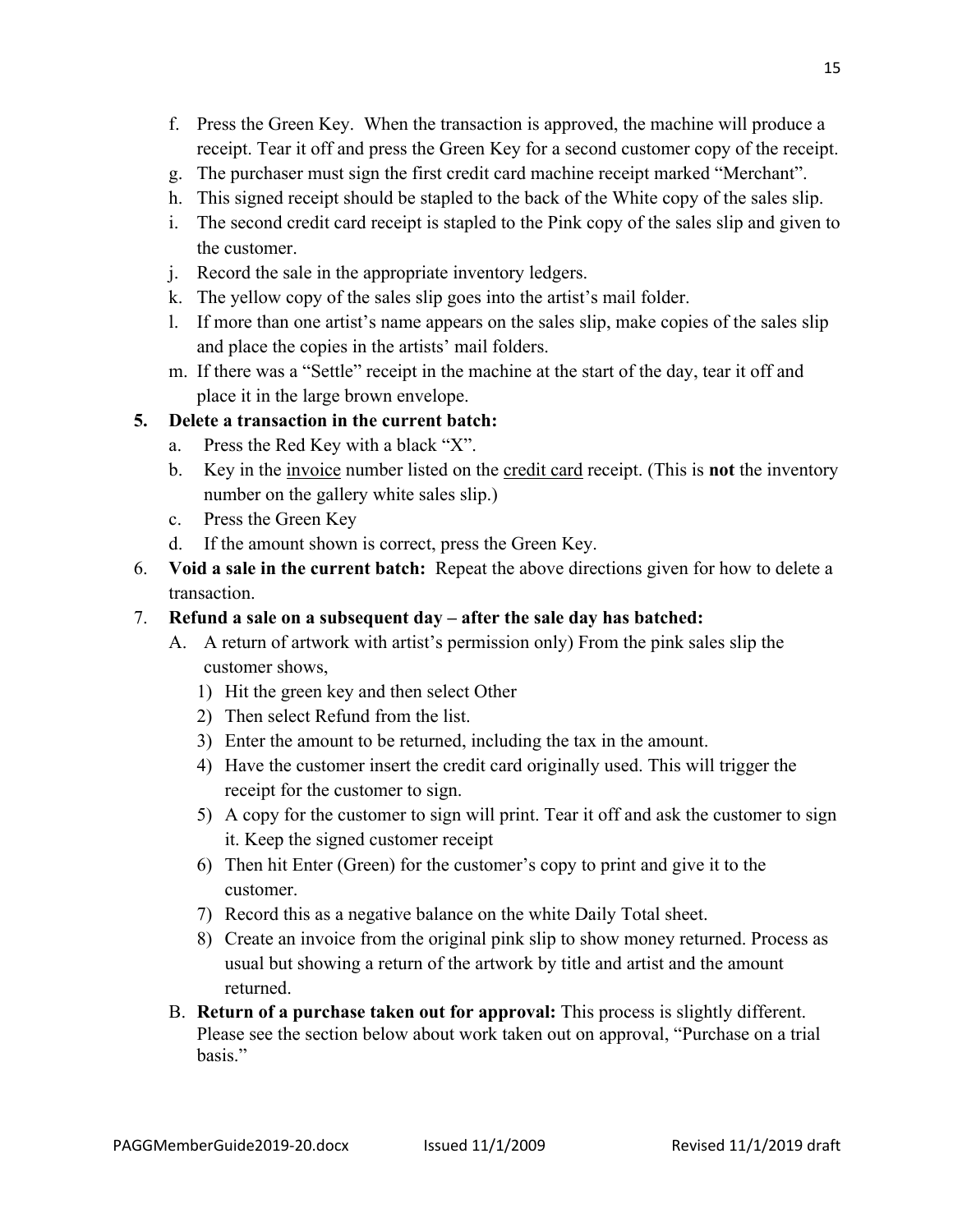### **SHIPPING PROCEDURES**

- 1. All artists are responsible for shipping their artwork purchased, so after the sale is completed, call the artist whose work is to be shipped.
- 2. Do not charge sales tax on shipped items out of state. Otherwise, complete the sale as usual.
- 3. IN ADDITION, be sure to have the customer complete a shipping form and a credit card information form. Read each one back to the customer to assure that all information is legible and correct.
- 4. Place the copy of the sales slip, the shipping form and the credit card information with the artwork in the office where the artist may pick it up. Please place all the information in an envelope so the private information is secure.
- 5. Obtain the customer's complete
	- A. **Credit card information**. Include as tied to the credit card used
		- Name
		- Address
		- Phone number
		- Credit card name and number
		- Security code number
		- Expiration date
		- Another phone number such as the cell phone of the customer if it is different than the one tied to the credit card. This is for you to be able to call the customer if a question arises during the shipping process.
		- E-mail
	- B. Shipping information:
		- Buyer's (Customer's) info listed above AND
		- Shipping Information: To what address the piece is to be shipped, name of person to whom it is to be shipped, phone number and email for that person. Also if it is a business address, list the business.
- 6. If customers are reluctant to give you their credit card information, tell them they can take the artwork to UPS or Fed Ex on island. Both are located on Sadler Road. Assure them that we take care in protecting their credit card information.
- 7. The artist whose work is to be shipped should pick up the artwork and the shipping information as soon as possible and deliver it to UPS.
- 8. SHRED ALL CREDIT CARD INFORMATION.

### **PURCHASE OF ARTWORK FROM ANOTHER GALLERY VENUE**

The gallery sometimes has sales at other venues such as the Amelia Island Executive Suites or special events

All sales must be completed through the gallery using the procedures described previously.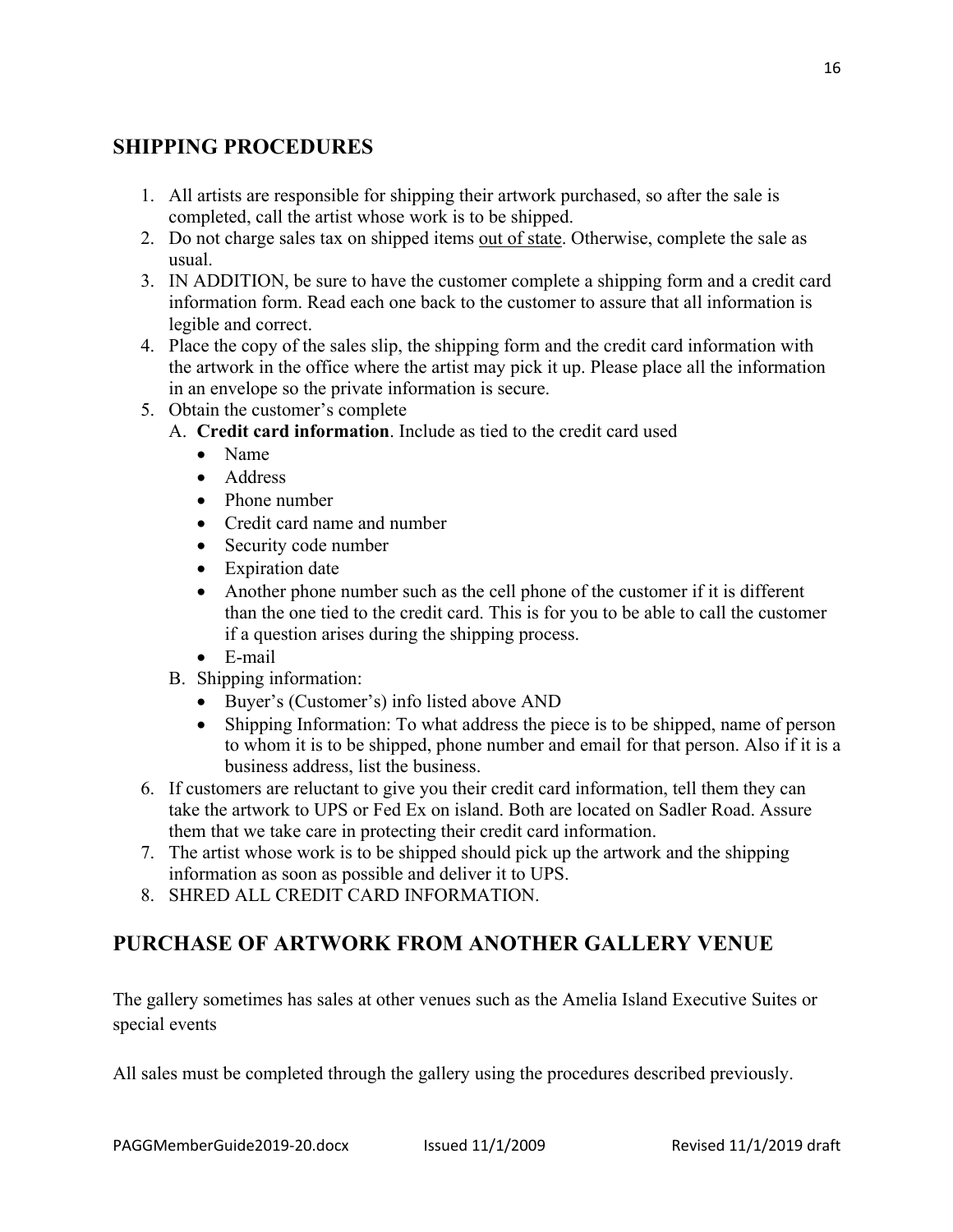Customers off site should follow the instructions at each site. Generally, the customer will call the gallery or take to the gallery for processing the title, price, artist of the work selected. The gallery desk worker should take all the customer's information as described in previous sections and complete the sales information as needed.

**PURCHASE ON A TRIAL BASIS**: If a customer wants to purchase a piece "on a trial basis".

- 1. Tell the customer that we have an "all sales are final policy".
- 2. Sometimes a customer legitimately wishes to take a piece of artwork from the gallery to determine whether it will "fit" or perhaps suit another person that must also approve the sale. We are not fond of this procedure as there is a risk that the item may be returned damaged or that that it may never be returned, a problematic situation for us. Suggest the customer use a photo and measurements to help them with their decision.
- 3. If this is unworkable, you may allow them to take the piece out on the following conditions:
	- a) It must be returned within 48 hours (unless other arrangements are made with the exhibiting artist directly). Ask them when they wish to return the piece. Some will say that they will return the work almost immediately. (The sooner the return, the better. While it is away from the gallery, the artist may miss a sale to another customer and there is a risk of damage.)
	- b) Advise the purchaser of their responsibility for damage while the artwork is in their possession.
	- c) The customer must buy the artwork and a notation on the sales slip should indicate the return date and time.
	- d) Directions should be written to explain the situation to the gallery workers on duty for the next two days since the seller may not be present when the item is returned.
	- e) The sales slip notation will also help with the credit card provider, if there is a later dispute over the charge. The sales slip with all areas filled in, including the full address of the purchaser and the card holder (if different) must include the address, zip code and the phone number of the buyer. Also record the credit card type and number, expiration date and security code.
	- f) Make it clear to the customer that their card has been charged and after 48 hours the charge will not be removed from their card, if the artwork is not back in the gallery by the agreed date and time, or if the artwork is not in good condition.
	- g) The sales slip should be placed in the cash box rather than the large brown envelope until the sale is completed. Written instructions should be attached to the sales slip to indicate that the sale will be recorded at a later date.
	- h) The artwork must not be damaged upon its return and should be carefully examined for any sign of damage.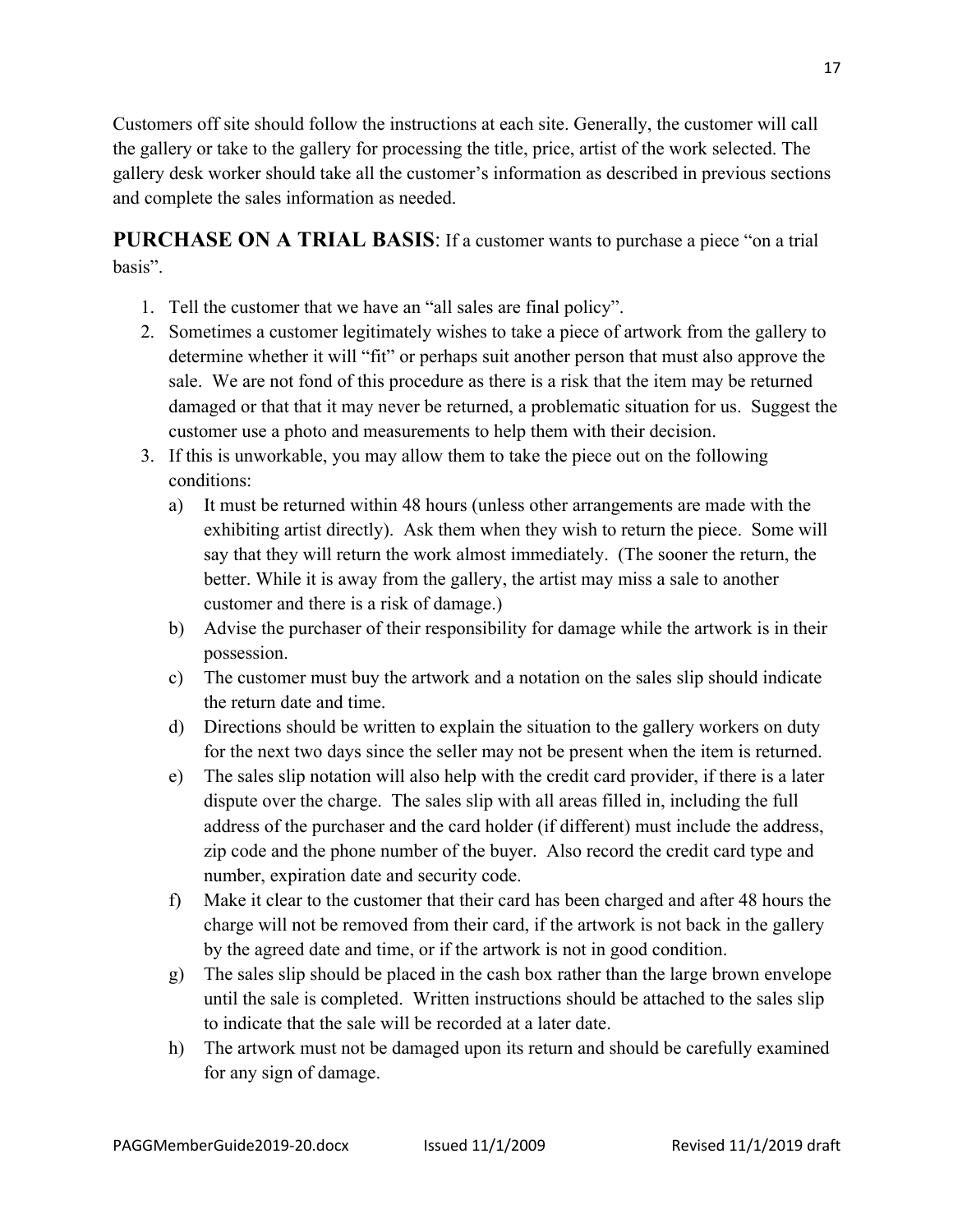- i) Once the sale is completed, the sale will be recorded on the white form on the large brown envelope. The sales slip will be placed in the large brown envelope. The entry will be recorded in the inventory ledger.
- j) If the customer returns with the artwork that same day, the transaction will be marked "void", and the sale credited on the credit card machine.
- k) If the customer comes back after the gallery is closed for the day, but before 48 hours, a "return" will be made by the gallery worker who will need the pink sales slip from the customer upon which you will have written clear directions to allow a return by the indicated date.
- l) The worker issuing a return also will remove the "sold" notation from the inventory ledger to show that the artwork is present in the gallery.
- m) The exhibiting artist will be called to advise that the art was returned to the gallery.

### **OTHER TASKS**

- 1. Keep a record of the number of guests throughout the day on the pad on the right-hand side of the desk.
- 2. Check the events calendar on the desk and make note of upcoming events and rehangs.
- 3. Check to make sure you have signed up for subsequent months to work and that those days are on your personal calendar. If adding days to the paper calendar, advise the Calendar Monitor of these days. All entries should be made in ink.
- 4. Check your own work to make sure it is identified and clean.
- 5. Discuss positively artwork and artists. Positively reinforce the customer's choice.
- 6. If a customer looks interested in a certain piece, do not direct them elsewhere in the gallery. Talk to them about the piece about which they are interested, at least until they move on to another piece. Encourage them to read about the artists in the bio book and to take the card of an artist in whom they have expressed an interest.
- 7. Any damage to exhibited artwork shall be reported to the Gallery Director and exhibiting artist. Evidence of damage to exhibited artwork shall be written in the Ledger.
- 8. Browse through the Member Guide to review and refresh your memory of policies and procedures.
- 9. Feel free to play soft music to enhance the Gallery experience.

### **C. End of Day at the Gallery**

### **Record the Day's Receipts**

- 1. Completely fill out the white form attached to the brown envelope. It is better to do this as sales are made. Double check to assure
	- all invoices are entered
	- invoice amounts agree with the list on the envelope
	- all sales invoices are filled in completely
	- the signed credit card merchant's copy is stapled to the white PAGG sales slip.

18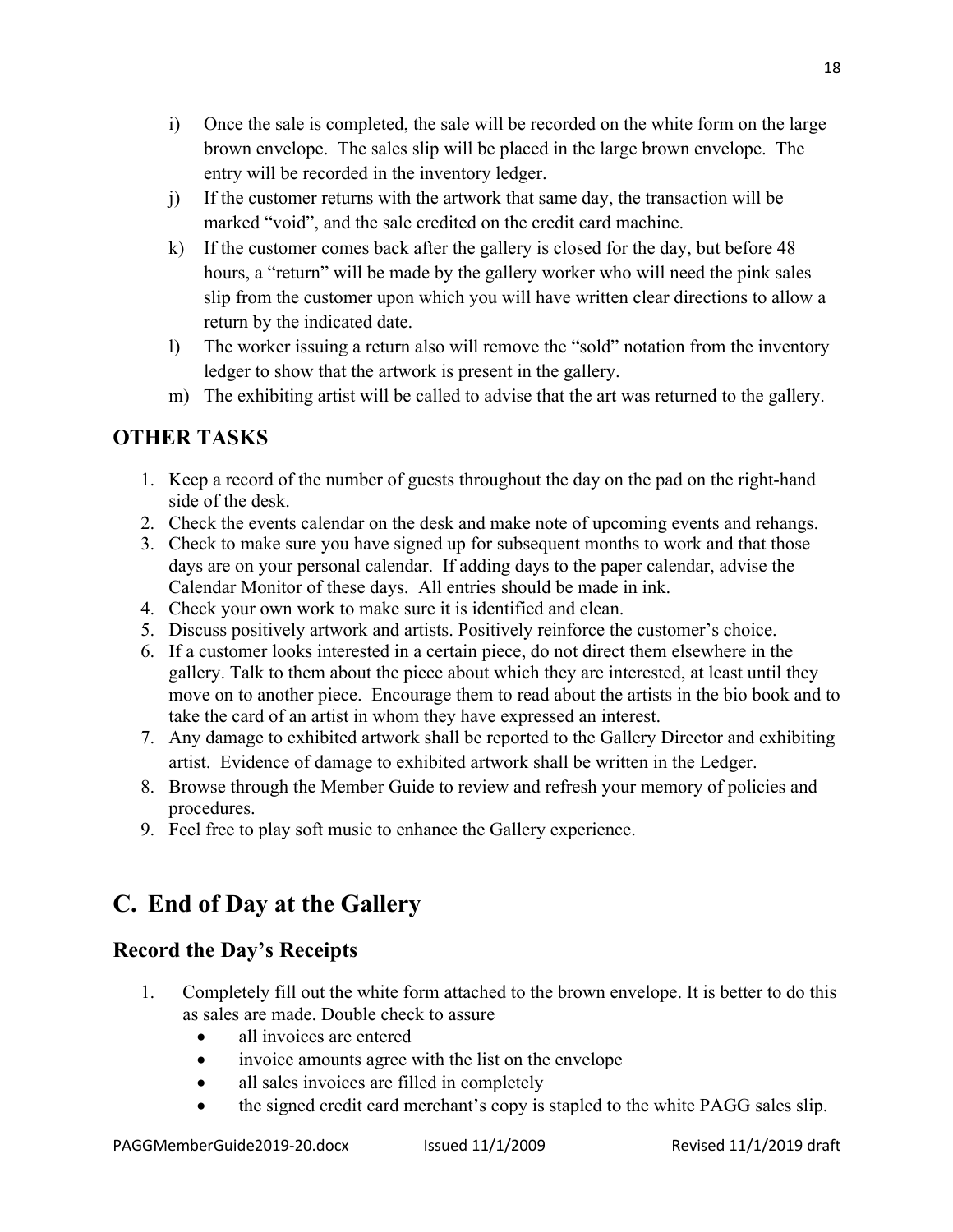- 2. Double check to be sure you have placed in the large brown envelope
	- white copies of the PAGG sales slips and the merchant copy of the credit card receipts attached to the appropriate invoice,
	- the exact amount of the total cash sales and
	- any checks.
- 3. If there is an automatically printed batch sales slip from the credit card machine, put it into the large brown envelope.
- 4. Place the yellow sales slip in the artist's mail folder in the back room by the light switch. Make copies for additional artists that were included on the same sales slip and file them in each of those artists' mail folders.
- 5. Place the completed large brown envelope including "The Day's Totals" form in the safe along with the cash tray.

### **Reconcile the Cash Box Again**

- 1. Confirm the amount of cash by reconfirming the current day's Reconciliation Form. ONLY use the cash box for making change.
- 2. If there is a significant change in the amount or types of cash, complete another form and attach it to the beginning day's form.
- 3. Leave the current day's Reconciliation Form in the cash tray.
- 4. Place the cash tray (with Reconciliation Form) in the safe in storage room.
- 5. Place the safe key in the cash box under the desk counter.

### **Prepare the Gallery for the Next Day**

- 1. Tidy and clean the gallery and bathrooms. Replenish toilet tissue and paper towels.
- 2. Check to be sure the water is off and check to assure the sink and back-room wash tub are clean.
- 3. Empty all trash cans and replace liners. Trash can be taken to the dumpster at the north end of the parking lot.
- 4. Turn off the music.
- 5. "Sign out" with leaving time on the Official Time Record Book on desk.
- 6. Turn off the Gallery lights including the spotlight in the back by the right-corner window.
- 7. Bring the easel with "Gallery" sign inside and turn the door sign to "Closed".
- 8. Check the rear door to make sure it is closed and locked.
- 9. Unlock the key box using combination, 4255, or use the key provided you, to lock the front door.
- 10. If using the lockbox, place the key in the key box while 4255 code is showing. Spin the combination to all zeros.
- 11. Slide the external covering lid upward to seal the box.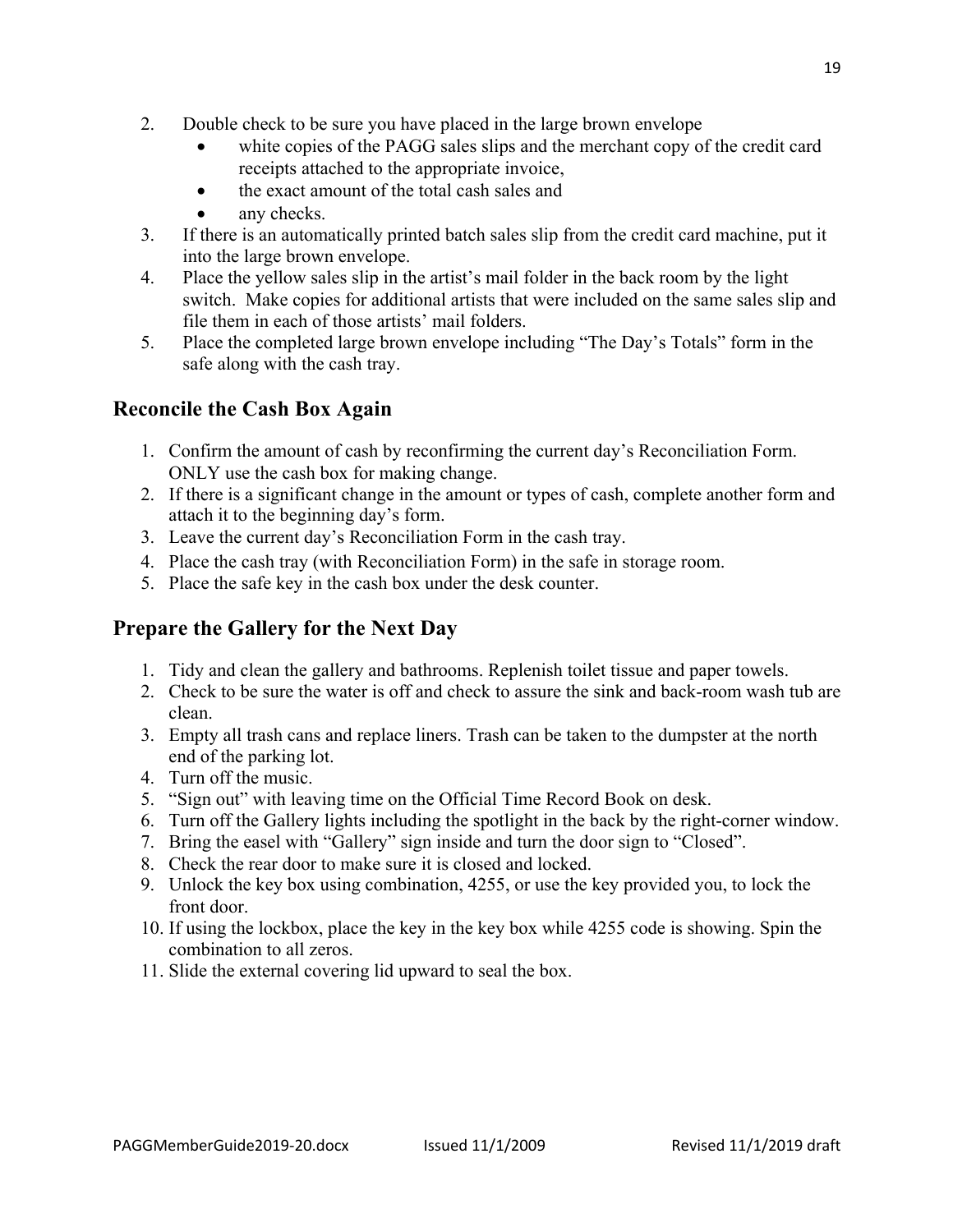### **Section 7: LIST OF OFFICERS AND COMMITTEES**

### **Officers**

| President                    | <b>Sherry Ferber</b> |  |
|------------------------------|----------------------|--|
| <b>First Vice President</b>  | Barbara Hopkins      |  |
| <b>Second Vice President</b> | Ed Mosher            |  |
| Treasurer                    | Gary Rubin           |  |
| Secretary                    | Vickie Maley         |  |
| Guild Director               | Ginger Bender        |  |
| Past President               | Rebecca McDannold    |  |
| <b>Committees</b>            |                      |  |
| Finance                      | Gary Rubin           |  |
| Historian                    | Ann Stanhope         |  |
| Hospitality                  | <b>Brenda Price</b>  |  |
|                              |                      |  |

Membership Noelle Armond Nominating TBA Omni Liaison Al Watson Publicity, Marketing Susan Hitchcock and Community Relations

### **Section 8: COMMUNICATIONS**

- 1. Gallery web site: www.artamelia.com
- 2. Calendar: https://teamup.com/ksoe1hwjpnnka25zp5
- 3. Dropbox site for forms, records, etc. Go to Dropbox. User name is galleryguild@yahoo.com, log in is paggart
- 4. Facebook: https://www.facebook.com/plantationartistsguildandgallery
- 5. Instagram: If you have an Instagram account Sign in is plantationartgallery
- 6. Google: https://sites.google.com/site/paggamelia/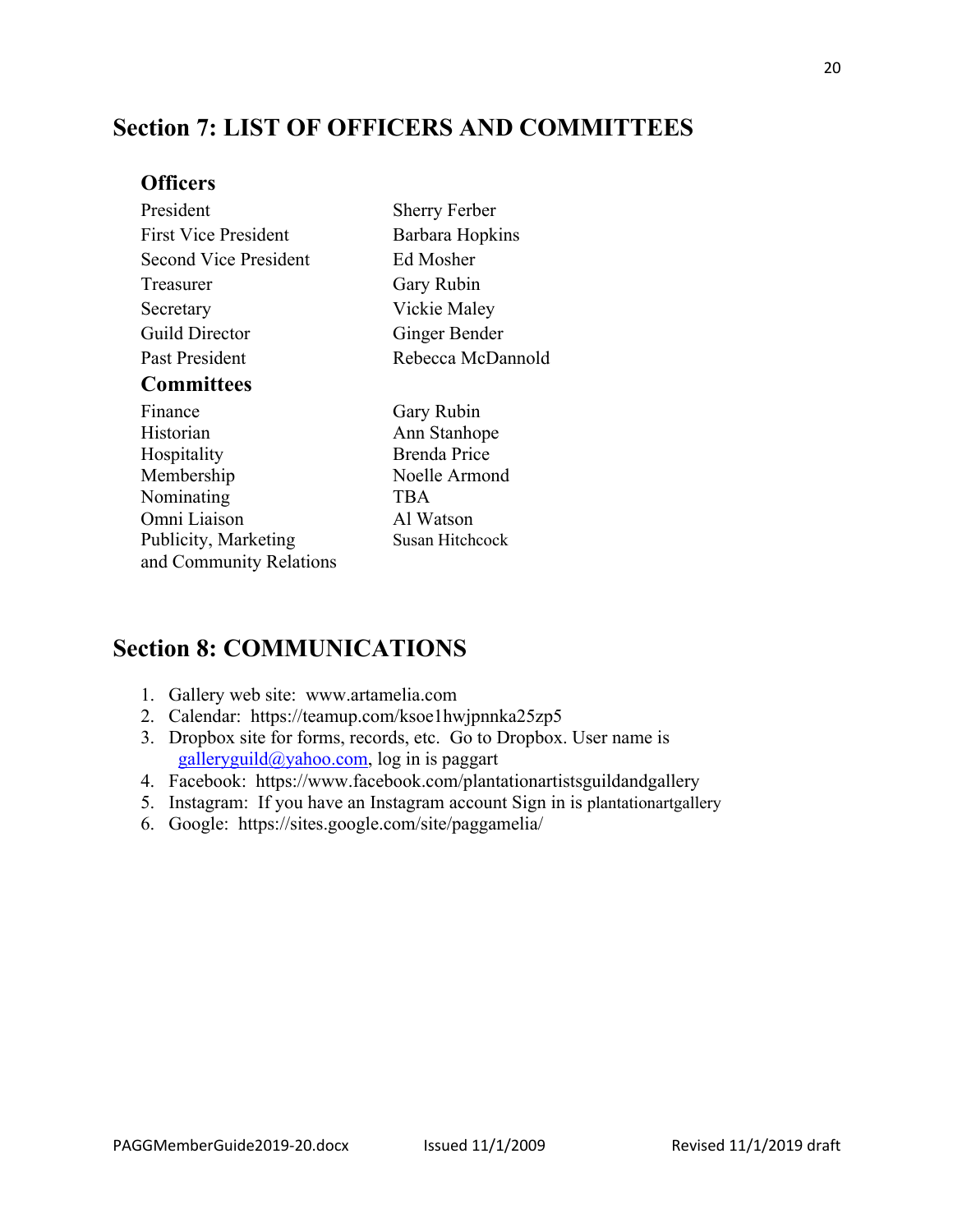### **Plantation Artists' Guild & Gallery, Inc.**

### **Constitution and Bylaws**

### **Constitution**

#### **Article I Name**

**1.1** This organization shall be known as Plantation Artists' Guild & Gallery, Inc. (PAG&G, Inc.)

#### **Article II Purpose**

**2.1** The purpose of the Plantation Artists' Guild & Gallery, Inc. is to support and encourage its artist members through interaction with fellow artists; to educate through workshops, demonstrations, lectures, and art lessons; and to provide opportunities for presentation of Omni Amelia Island Plantation art to the community.

#### **Article III Meetings and Operations**

**3.1** Plantation Artists' Guild & Gallery, Inc. membership meetings shall be held the second week in the months of October, January, April and July, also as necessary when needed. Governing Board members shall meet once a month in the first week of the month.

**3.2** Plantation Artists Guild & Gallery, Inc. operating year shall begin on November 1<sup>st</sup> and run through October 31st.

#### **Article IV Membership**

**4.1** Membership shall be open to Omni Amelia Island Plantation residents, Amelia Island Equity Club members, and guest artist members by invitation. Categories of members are defined in the Membership Policy adopted September 7, 2010.

#### **Article V Dues**

**5.1** Dues shall be paid annually by October 31. Members whose dues are in arrears by December 1 shall be notified and charged an additional 25%. Their works will be removed from display until dues are paid. If not paid by January 1, those members' names will be removed from the membership roster. There will be no discounts on dues paid at other times in the year.

#### **Article VI Governing Board (elected officers**)

**6.1** The elected officers (Governing Board) shall be: President, First Vice President, Second Vice President, Secretary, Treasurer and Guild Director.

**6.2** Four officers shall constitute a quorum for conducting business in unusual circumstances.

**6.3** In the event an officer is unable to serve a full term, the Governing Board shall appoint a member to fill the vacant position.

#### **Article VII election of officers**

**7.1** The election of officers shall be conducted at the October Annual meeting.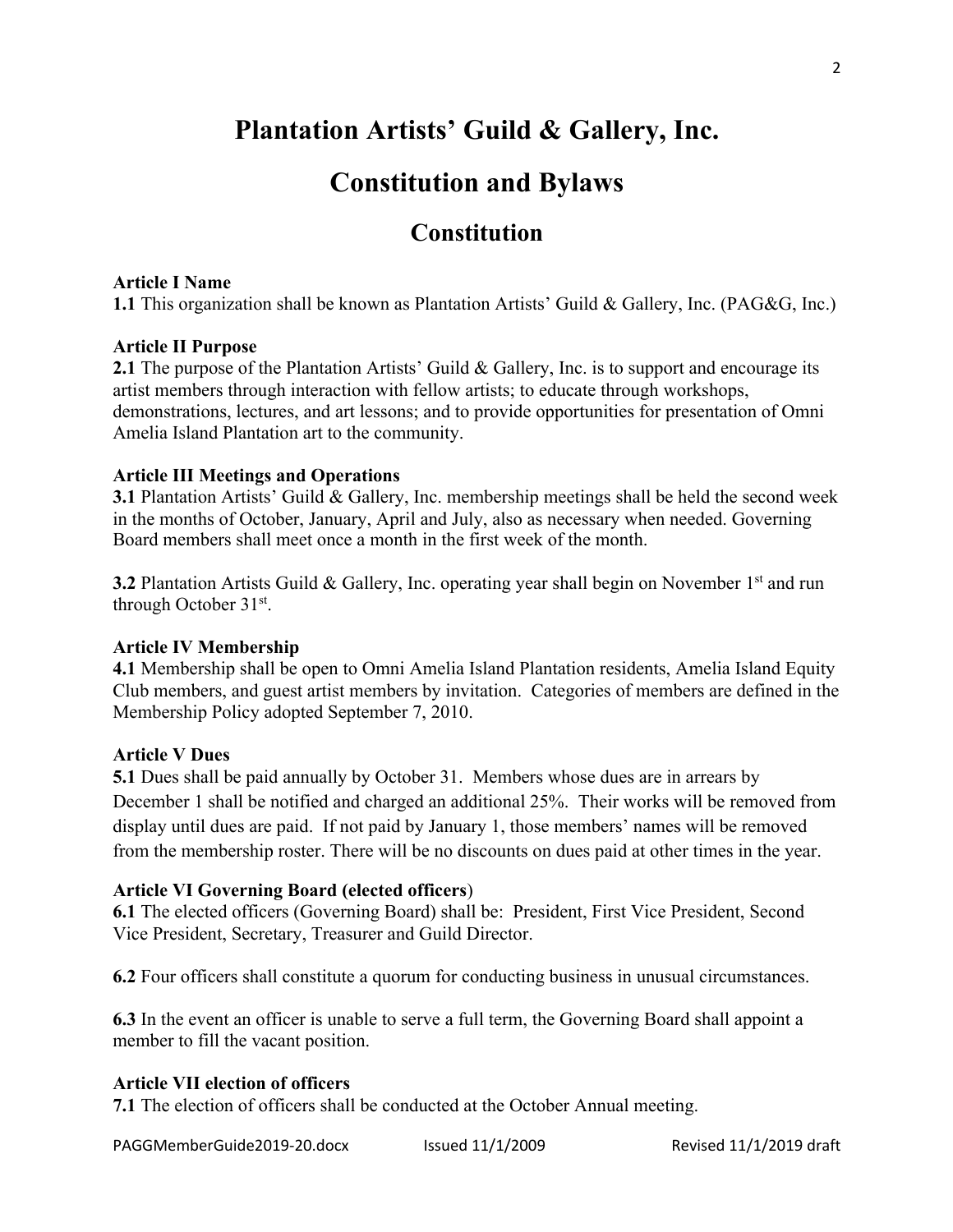**7.2** The Nominating Committee shall be composed of the President as advisor and three members of PAG&G, Inc. The Committee shall designate one of its members as Chairperson. The Committee will prepare a slate of officers (one member for each office) which the chairperson will present at the October Annual meeting. Additional nominations will be accepted from the floor. If there are no nominations from the floor, the full slate will be put to a voice vote from members. If there are nominations from the floor, resulting in more than one member standing for any office, that officer shall be elected by a simple silent majority ballot vote. Guest artist members do not qualify to run for office and may not vote.

#### **Article VIII Governing Board**

**8.1** The Governing Board shall consist of the President, First Vice President, Second Vice President, Secretary, Treasurer, Guild Director, Past President and Standing Committee Chairpersons.

#### **Article IX Committees**

**9.1** The activities of the Plantation Artists' Guild & Gallery, Inc. shall, in part, be conducted through the work of standing committees and by such ad hoc committees as shall be deemed necessary.

**9.2** The following are the PAG&G, Inc. Standing Committees:

Finance Historian Hospitality Liaison Membership Nominating Publicity, Marketing and Community Relations

**9.3** Standing Committee Chairpersons, with the exception of the Nominating Committee Chairperson, shall be appointed by the President with the approval of the Governing Board.

**9.4** The size of committees shall be determined by the Chairperson of each committee based on need, or the Chairperson may serve alone with the exception of Liaison and Nominating.

#### **Article X Quorum for Membership Meetings**

**10.1** One fourth of the voting members shall constitute a quorum to conduct business at membership meetings, not including meetings to amend The Constitution or Bylaws which then will require two-thirds vote of the voting membership.

#### **Article XI Constitution and Bylaws**

**11.1** The Constitution and Bylaws may be amended by two-thirds vote of the voting membership.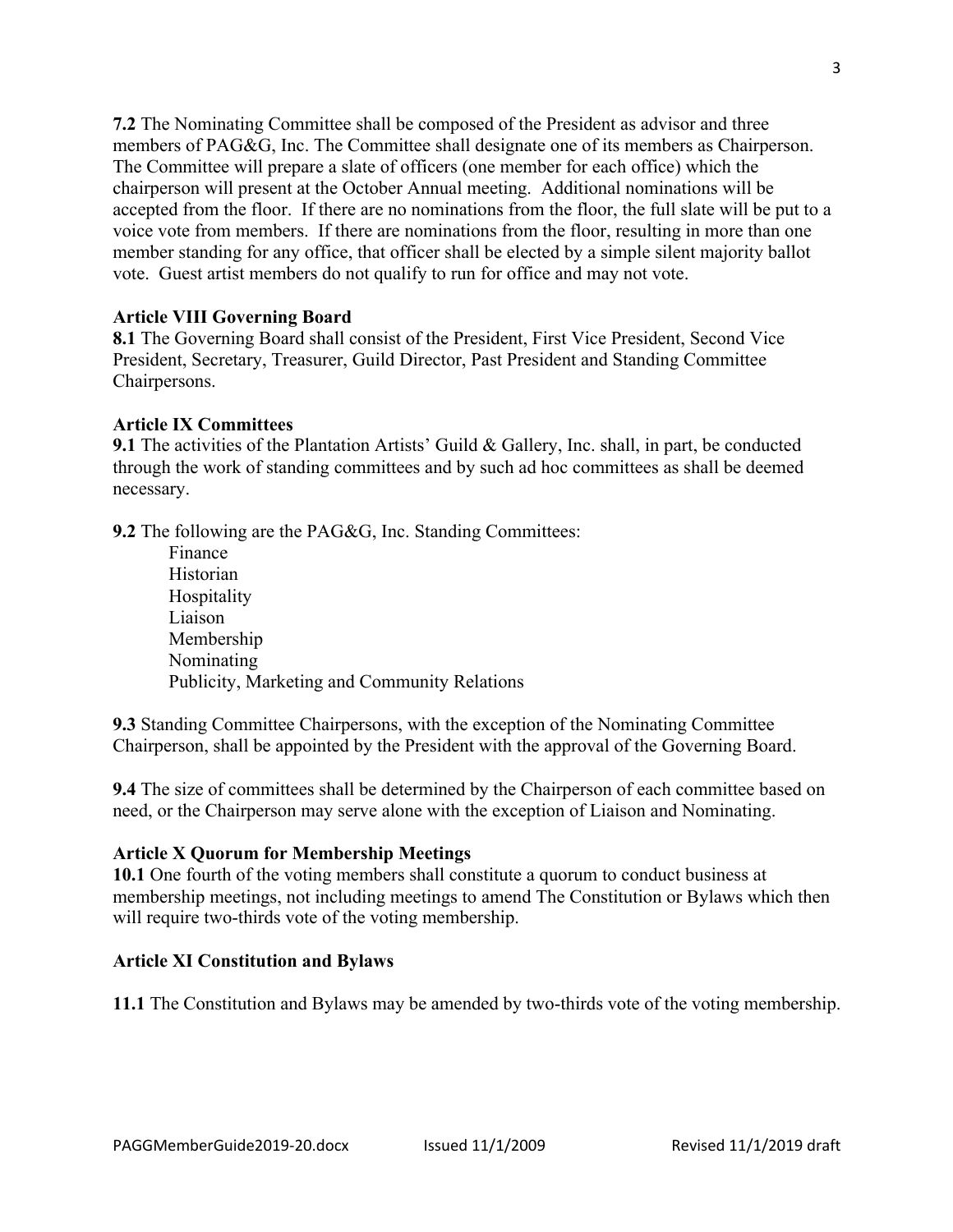### **Bylaws**

#### **Article XII Duties of the Officers**

**12.1** The President shall oversee all the activities of the organization and shall serve as an exofficio member of all committees, except the Nominating Committee.

**12.2 The First Vice President** shall preside at meetings in the absence of the President and discharge other duties as deemed necessary by the President.

The First Vice President shall be responsible for the Gallery and create committees to fulfill activities such as hanging work, work schedule, ledger, maintenance and rules and procedures. The First Vice-President will work closely with all members of the Governing Board and shall oversee the daily operations of the Gallery to ensure conformance with policies, process and rules.

- Prepare an Inventory Listing of all Guild and Gallery assets and equipment.
- Ensure Guild and Gallery assets and inventories are maintained
- in an accurate, up-to-date condition.

**12.3. The Second Vice President** shall be responsible for conducting and/or over-seeing the gallery member special exhibits, shows and venues inside and out of the gallery which represent the gallery. The Second Vice President may create committees to fulfill these activities. These special exhibits, shows and venues are not the ongoing regular gallery exhibits. All art in special exhibits, shows and various venues shall be representative of art in the gallery. The Second Vice President also may procure judges for the purpose of awarding prizes and accolades for exhibits and shows as needed. The Second Vice President shall review and revise, if appropriate, the requirements for participation in the gallery member special exhibits, shows and venues. The Second Vice President shall submit the requirements as necessary to the Governing Board for approval.

**12.4 The Secretary** shall keep the minutes and attendance at all Governing Board meetings, Governing Board meetings, and Membership meetings. The Secretary shall distribute minutes to the membership and handle other necessary correspondence. In the absence of the Secretary the Second Vice President will take over the duties of the Secretary.

**12.5 The Treasurer** shall collect all dues, disburse funds, maintain accurate financial records; report monthly to the Governing Board on all monies received and disbursed, and shall chair the Finance Committee.

**12.6 The Guild Director** shall oversee all aspects of Guild operation and may convene necessary committees to oversee selection of and arrangements for any guest artists; maintain a schedule for the studio; rearrange the Gallery to provide meeting space for special demonstrations, classes, etc.

The Guild Director shall be responsible for planning the activities and events for the year; arrange programs and demonstrations for regular and special meetings; coordinate with appropriate committees for open houses and special shows; maintains schedules for studio. The Guild Director shall work closely with all members of the Governing Board.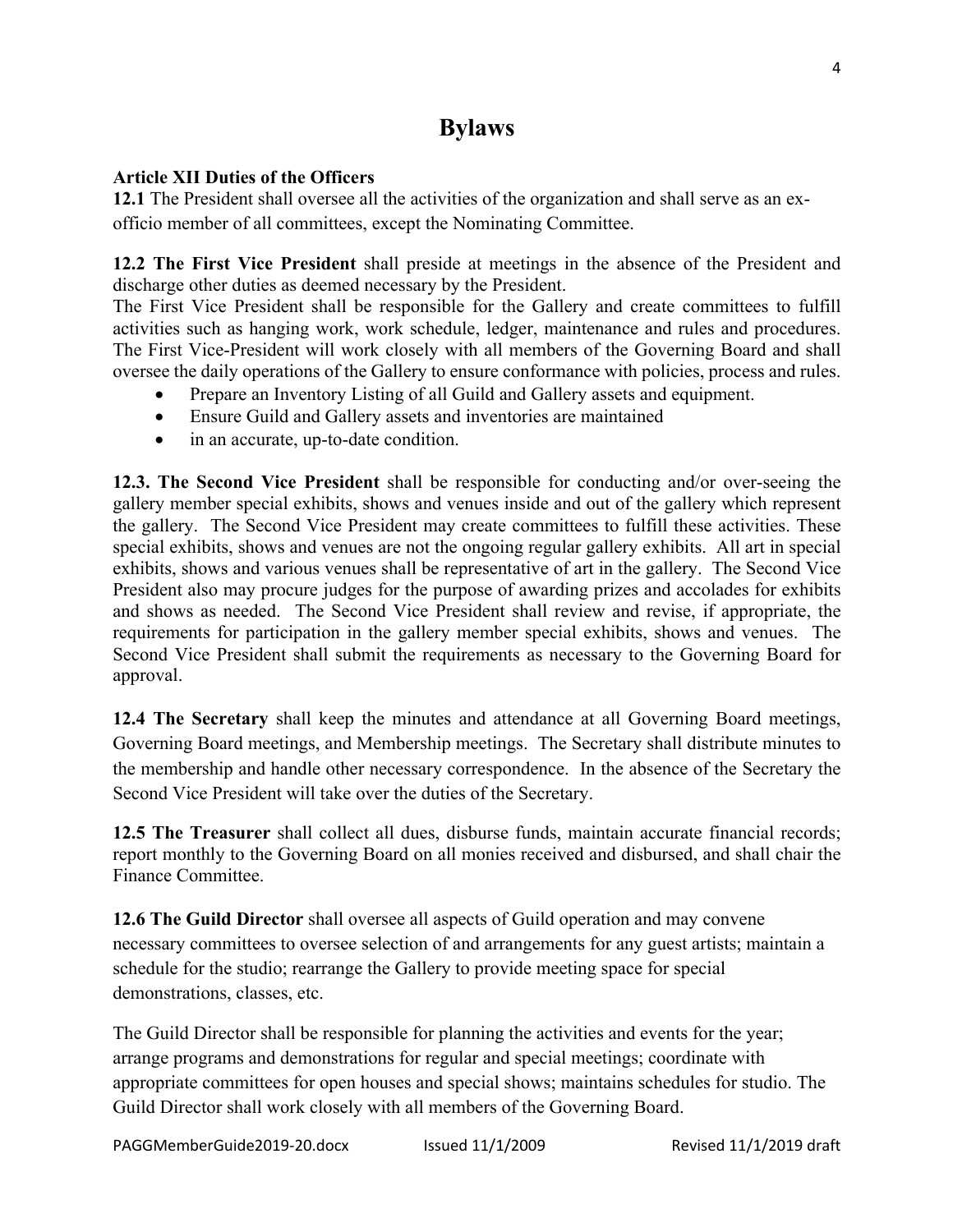#### **Article XIII duties of the Governing Board**

**13.1** The Governing Board shall assist the President in planning the activities for the year, operation of the Gallery, operation of the Guild and coordinating the work of the various committees. Also, the Governing Board shall approve Presidential decisions and appointments.

#### **Article XIV duties of Committees and Committee Chairpersons**

#### **14.1 Finance Committee: Chaired by the Treasurer**.

- Receive and deposit all monies due the organization.
- Disburse all monies by check wherever possible.
- Verify all disbursements as properly authorized.
- Ensure all disbursements are accounted for with proper receipts of expenditures.
- Maintain gallery sales records and disburse artist's commissions on a monthly basis.
- Prepare and maintain proper accounting records for all financial transactions of the Guild and Gallery.
- Develop and prepare annual operations budgets.
- Present a monthly statement of finances to Board and membership.
- Prepare and present a complete financial report of the year's transactions at the annual Guild and Gallery meeting. Such report will be examined by at least two Board members prior to presentation.
- Prepare and submit all corporate reports, and sales tax returns.
- Conduct an annual audit. Outsourcing the duties is allowed (such as hire an accountant).

**14.2 Historian:** Shall keep an album of pictures and written memorabilia, gather, record and preserve information concerning the activities, accomplishments, functions and purposes of PAG&G, Inc.

**14.3 Hospitality Committee:** Shall provide for refreshments for meetings and special shows on and off Gallery premises as deemed by the Board; work with Guild Director to prepare Gallery for meetings, presentations, etc.

**14.4 Liaison Committee:** Shall consist of up to seven members which will include the elected officers. An additional committee member may be appointed by the President to serve as Chairperson. The Committee shall meet with the Omni Amelia Island Plantation and its representatives when necessary. The Secretary should take minutes at these meeting and send a summary of what was discussed to all those attending. This committee shall also meet with other organizations as needed.

**14.5 Membership Committee:** Shall issue Membership Forms and assist in recruiting new members and shall maintain an up-to-date membership directory following the categories of membership defined in the Membership Policy adopted September 7, 2010. (Amended October 18, 2010). The directory shall be brought up to date and distributed annually to the membership